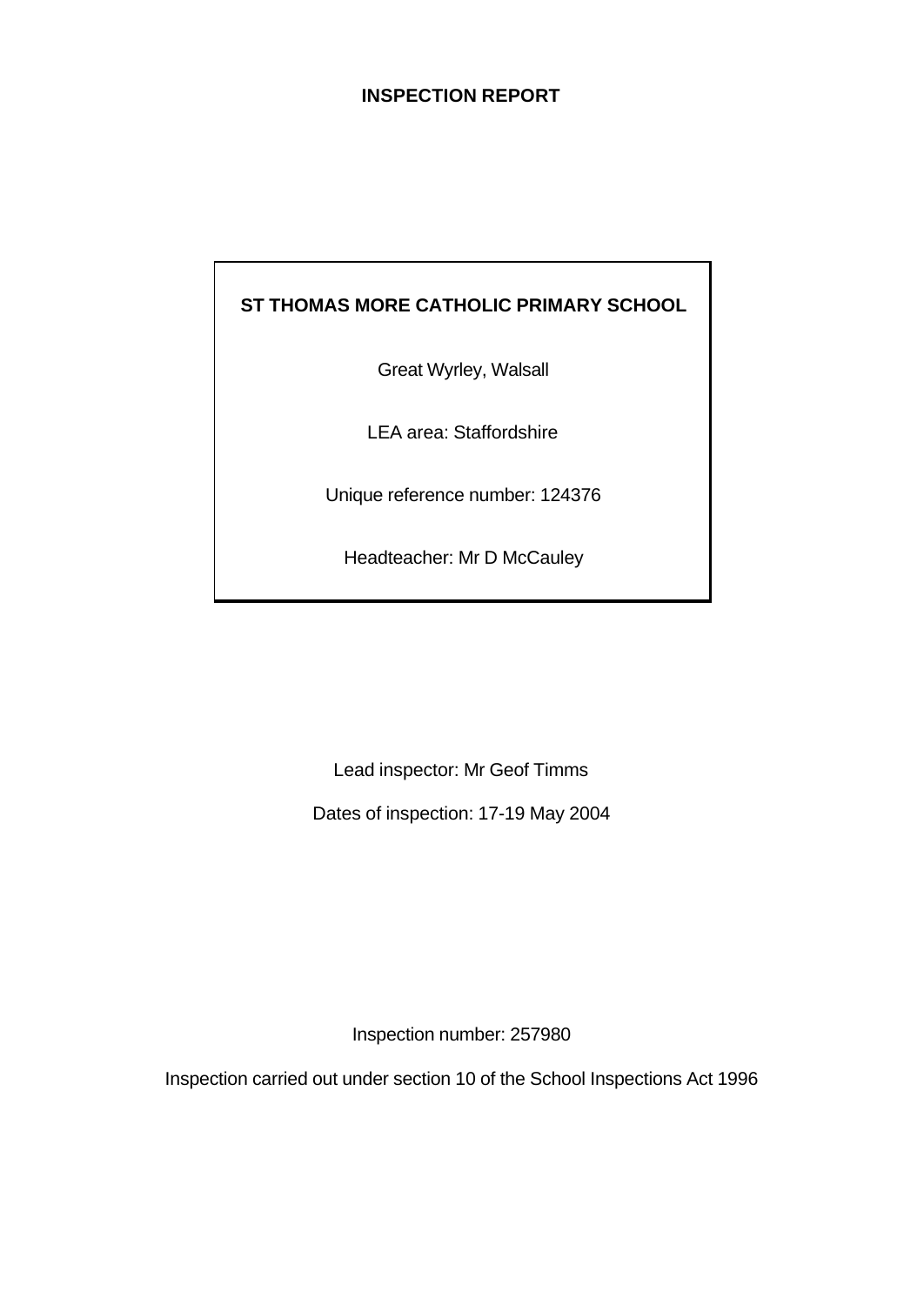#### © Crown copyright 2004

This report may be reproduced in whole or in part for non-commercial educational purposes, provided that all extracts quoted are reproduced verbatim without adaptation and on condition that the source and date thereof are stated.

Further copies of this report are obtainable from the school. Under the School Inspections Act 1996, the school must provide a copy of this report and/or its summary free of charge to certain categories of people. A charge not exceeding the full cost of reproduction may be made for any other copies supplied.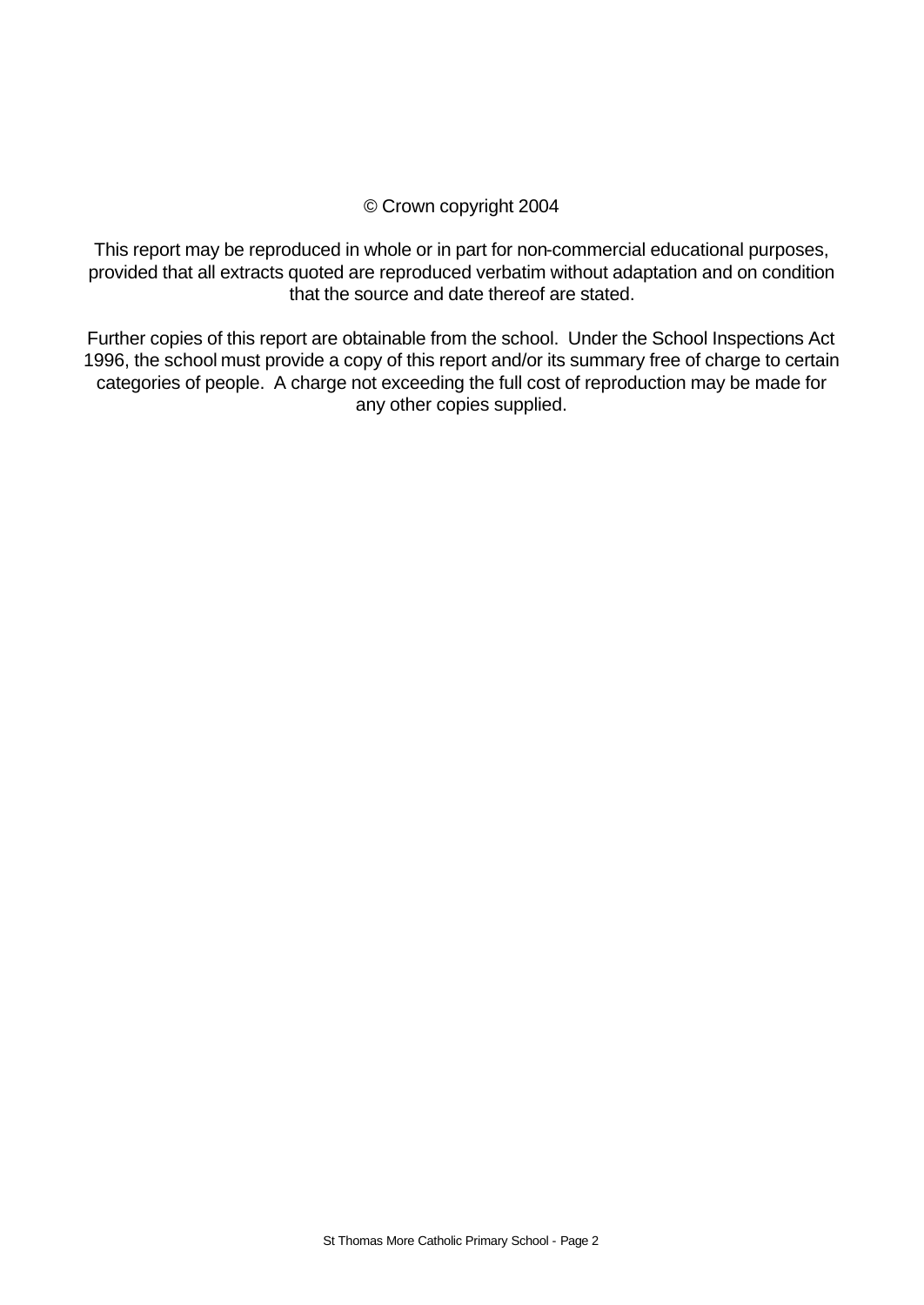# **INFORMATION ABOUT THE SCHOOL**

| Type of school:                       | Primary                                                |  |  |
|---------------------------------------|--------------------------------------------------------|--|--|
| School category:                      | <b>Voluntary Aided</b>                                 |  |  |
| Age range of pupils:                  | $4 - 11$                                               |  |  |
| Gender of pupils:                     | Mixed                                                  |  |  |
| Number on roll:                       | 146                                                    |  |  |
| School address:                       | <b>Hut Hill Lane</b><br><b>Great Wyrley</b><br>Walsall |  |  |
| Postcode:                             | <b>Staffordshire</b><br>WS6 6PG                        |  |  |
| Telephone number:                     | 01922 857075                                           |  |  |
| Fax number:                           | 01922 857078                                           |  |  |
| E-mail address                        | headteacher@st-thomasmore.staffs.sch.uk                |  |  |
| Appropriate authority:                | The governing body                                     |  |  |
| Name of chair of governors:           | Mr E A Bullivant                                       |  |  |
| οf<br>Date<br>previous<br>inspection: | 15 June 1998                                           |  |  |

# **CHARACTERISTICS OF THE SCHOOL**

St Thomas More Catholic Primary School has 146 pupils, including 4 children of pre-Reception age who attend on a part-time basis. This represents a doubling in the size of the school since the last inspection and this mobility has an impact on standards achieved. Although there is a range of ability, and this differs from year to year, overall the attainment of most children when they enter the school is broadly in line with that expected for their ages. There are 21 pupils on the register of special educational need, one with a statement of special need entitling them to extra support. This is below average overall when compared with schools nationally but it does vary from cohort to cohort. The main needs are moderate learning difficulties, speech and communication difficulties and emotional and behavioural difficulties. The great majority of the pupils are from a white British background. There are no pupils at an early stage of learning English. The school provides for a small number of Traveller children, nine of whom were on roll during the inspection. Extra support for these pupils is provided through the West Midlands Education Service for Travelling Children. The proportion of parents who claim their entitlement to free school meals is broadly average and has risen as the school has grown. The school received an achievement award in 2003 for the improvements made to standards in English, mathematics and science.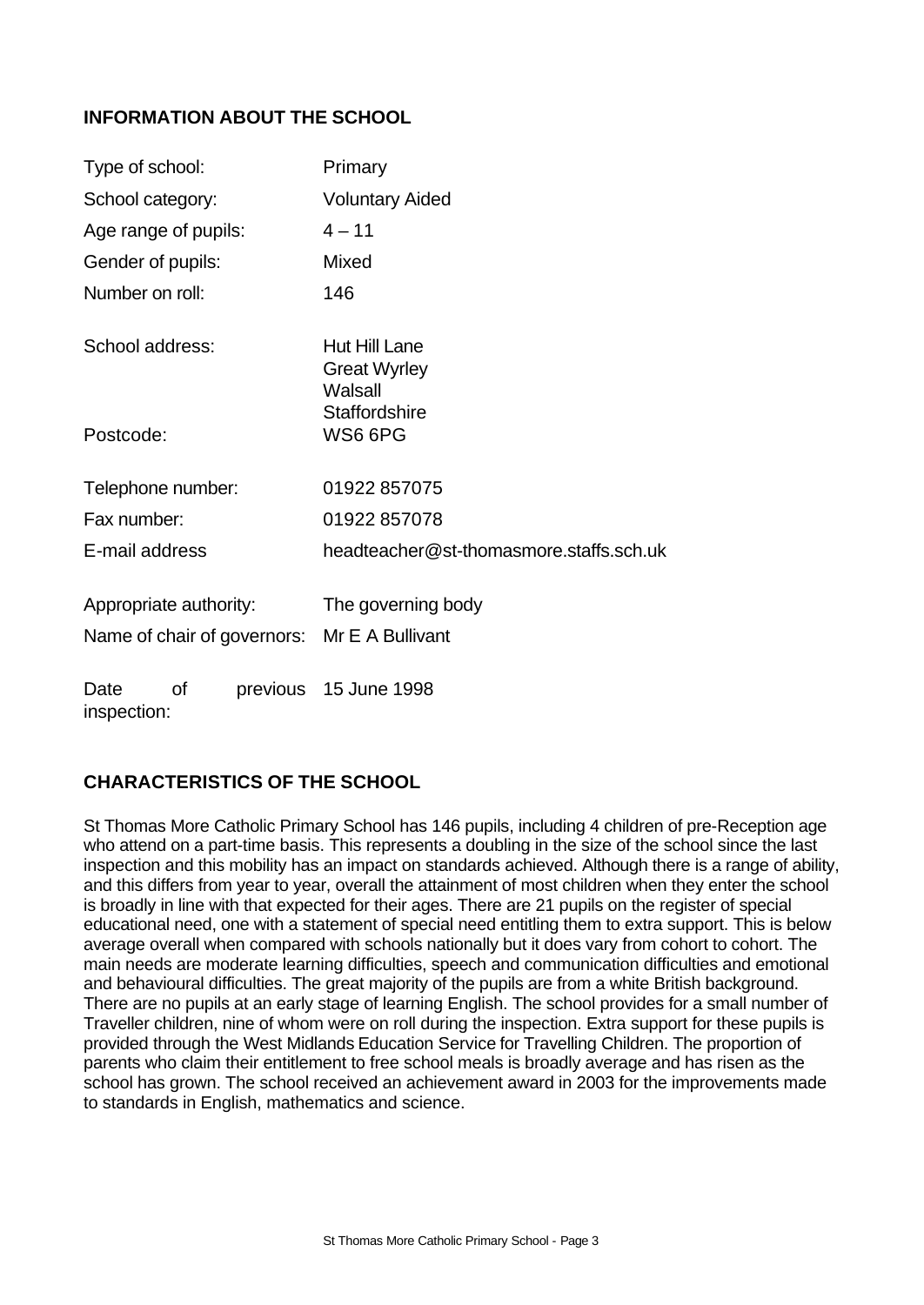# **INFORMATION ABOUT THE INSPECTION TEAM**

| Members of the inspection team |                 |                | <b>Subject responsibilities</b>          |  |
|--------------------------------|-----------------|----------------|------------------------------------------|--|
| 21038                          | Mr G Timms      | Lead inspector | Science                                  |  |
|                                |                 |                | Information and communication technology |  |
|                                |                 |                | Art and design                           |  |
|                                |                 |                | Physical education                       |  |
|                                |                 |                | Personal, social and health education    |  |
|                                |                 |                | English as an additional language        |  |
| 9958                           | Mr T Page       | Lay inspector  |                                          |  |
| 11418                          | Mrs J Underwood | Team inspector | <b>Foundation Stage</b>                  |  |
|                                |                 |                | <b>Mathematics</b>                       |  |
|                                |                 |                | <b>History</b>                           |  |
|                                |                 |                | <b>Music</b>                             |  |
| 23647                          | Mr G Cooper     | Team inspector | English                                  |  |
|                                |                 |                | Design and technology                    |  |
|                                |                 |                | Geography                                |  |
|                                |                 |                | Special educational needs                |  |

The inspection contractor was:

PBM Brookbridge Bedford Ltd PO Box 524 **Cheadle Staffordshire** ST10 4RN

Any concerns or complaints about the inspection or the report should be made initially to the inspection contractor. The procedures are set out in the leaflet *'Complaining about Ofsted Inspections'*, which is available from Ofsted Publications Centre (telephone 07002 637833) or Ofsted's website (www.ofsted.gov.uk).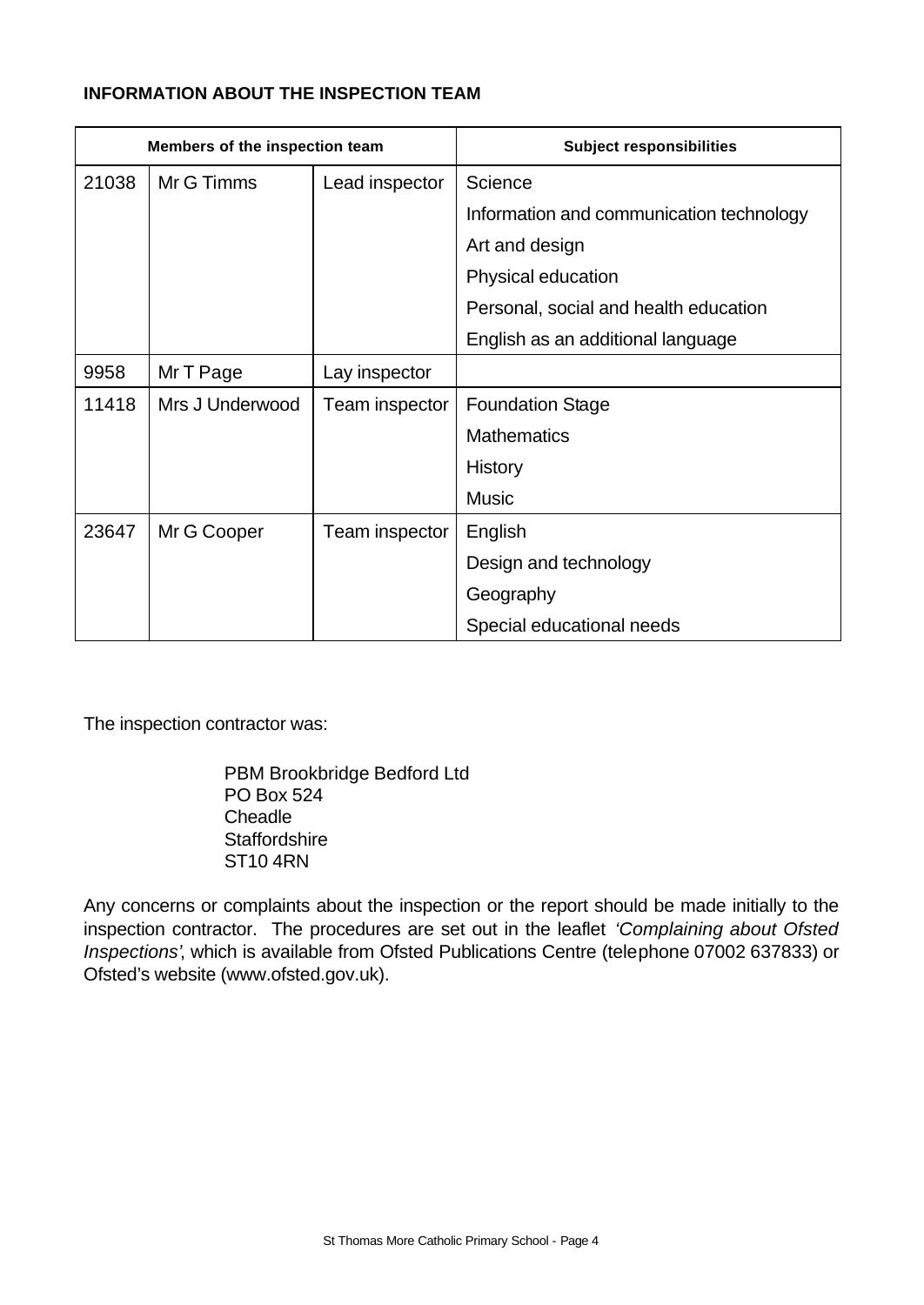# **REPORT CONTENTS**

|                                                                                                                                    | Page |
|------------------------------------------------------------------------------------------------------------------------------------|------|
| <b>PART A: SUMMARY OF THE REPORT</b>                                                                                               | 6    |
| PART B: COMMENTARY ON THE MAIN INSPECTION FINDINGS                                                                                 |      |
| <b>STANDARDS ACHIEVED BY PUPILS</b>                                                                                                | 8    |
| Standards achieved in areas of learning and subjects                                                                               |      |
| Pupils' attitudes, values and other personal qualities                                                                             |      |
| <b>QUALITY OF EDUCATION PROVIDED BY THE SCHOOL</b>                                                                                 | 11   |
| Teaching and learning<br>The curriculum<br>Care, guidance and support<br>Partnership with parents, other schools and the community |      |
| <b>LEADERSHIP AND MANAGEMENT</b>                                                                                                   | 15   |
| PART C: THE QUALITY OF EDUCATION IN AREAS OF LEARNING AND<br><b>SUBJECTS</b>                                                       | 18   |
| AREAS OF LEARNING IN THE FOUNDATION STAGE                                                                                          |      |
| <b>SUBJECTS IN KEY STAGES 1 AND 2</b>                                                                                              |      |
| PART D: SUMMARY OF THE MAIN INSPECTION JUDGEMENTS                                                                                  | 29   |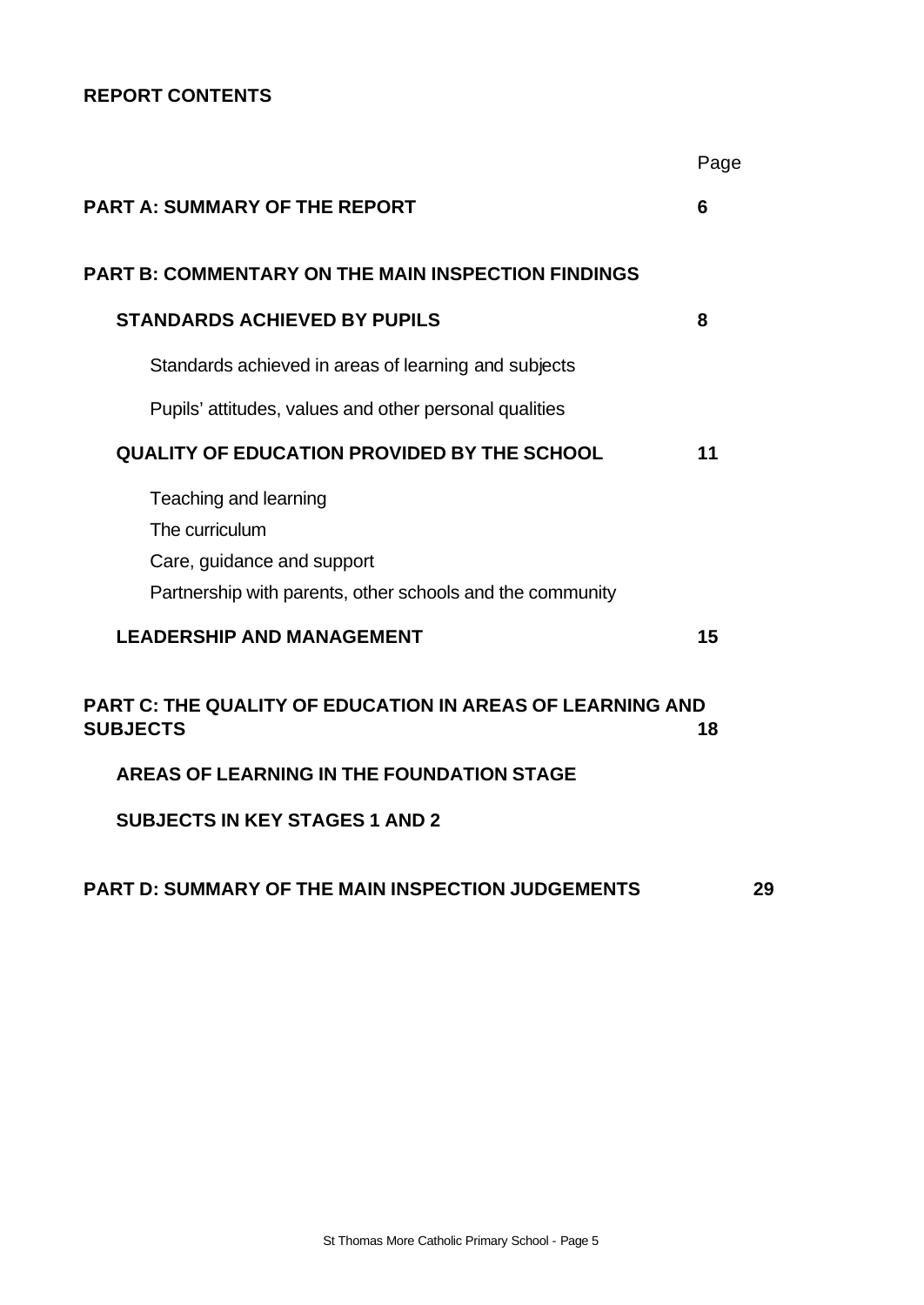# **PART A: SUMMARY OF THE REPORT**

# **OVERALL EVALUATION**

**The school's effectiveness is good** and it provides **good** value for money. Pupils achieve well, given their attainment on entry to the school and, by the age of eleven, the standards attained by the substantial majority are at least in line with those expected. The quality of teaching and learning is good. The school is very well led and managed by the headteacher and governors and there is a clear focus on raising standards. Pupils have very good attitudes towards school.

The school's main strengths and weaknesses are:

- Standards are rising and pupils achieve well; standards are above average in science, information and communication technology and physical education by Year 2, and above average in information and communication technology and history by Year 6.
- The headteacher provides very effective leadership and management.
- The governance of the school is very good.
- The quality of teaching and learning is good with a significant proportion that is very good.
- The outdoor facilities for the children under five are inadequate.
- Pupils have insufficient opportunities to develop their investigative skills in mathematics.
- The presentation of pupils' work and their skills in spelling and punctuation are not used in their day-to-day work.

Overall, the school's improvement since the last inspection has been good. Standards and achievement have improved due to the very good leadership and management. The quality of teaching and learning has improved, partly owing to the policy introduced after the last inspection, although this now needs updating. The provision in information and communication technology has improved greatly and this is now good, resulting in above average standards. Handwriting has been addressed but these skills now need to be transferred to pupils' every day work.

# **STANDARDS ACHIEVED**

Although there is a range of ability and pre-school experiences evident, most children's attainment on entry to the Reception class school is broadly in line with that expected. The majority of Reception children are on course to achieve the expected levels in all areas of learning except communication, language and literacy, where many are on course to exceed the levels expected.

| <b>Results in National</b><br>Curriculum tests at the end |      | similar schools |      |      |
|-----------------------------------------------------------|------|-----------------|------|------|
| of Year 6, compared with:                                 | 2001 | 2002            | 2003 | 2003 |
| English                                                   |      |                 |      |      |
| mathematics                                               | F*   |                 |      |      |
| science                                                   |      |                 |      |      |

*Key: A - well above average; B – above average; C – average; D – below average; E – well below average Similar schools are those whose pupils attained similarly at the end of Year 2.*

Caution is needed in interpreting the data because the number of pupils in each year group is small.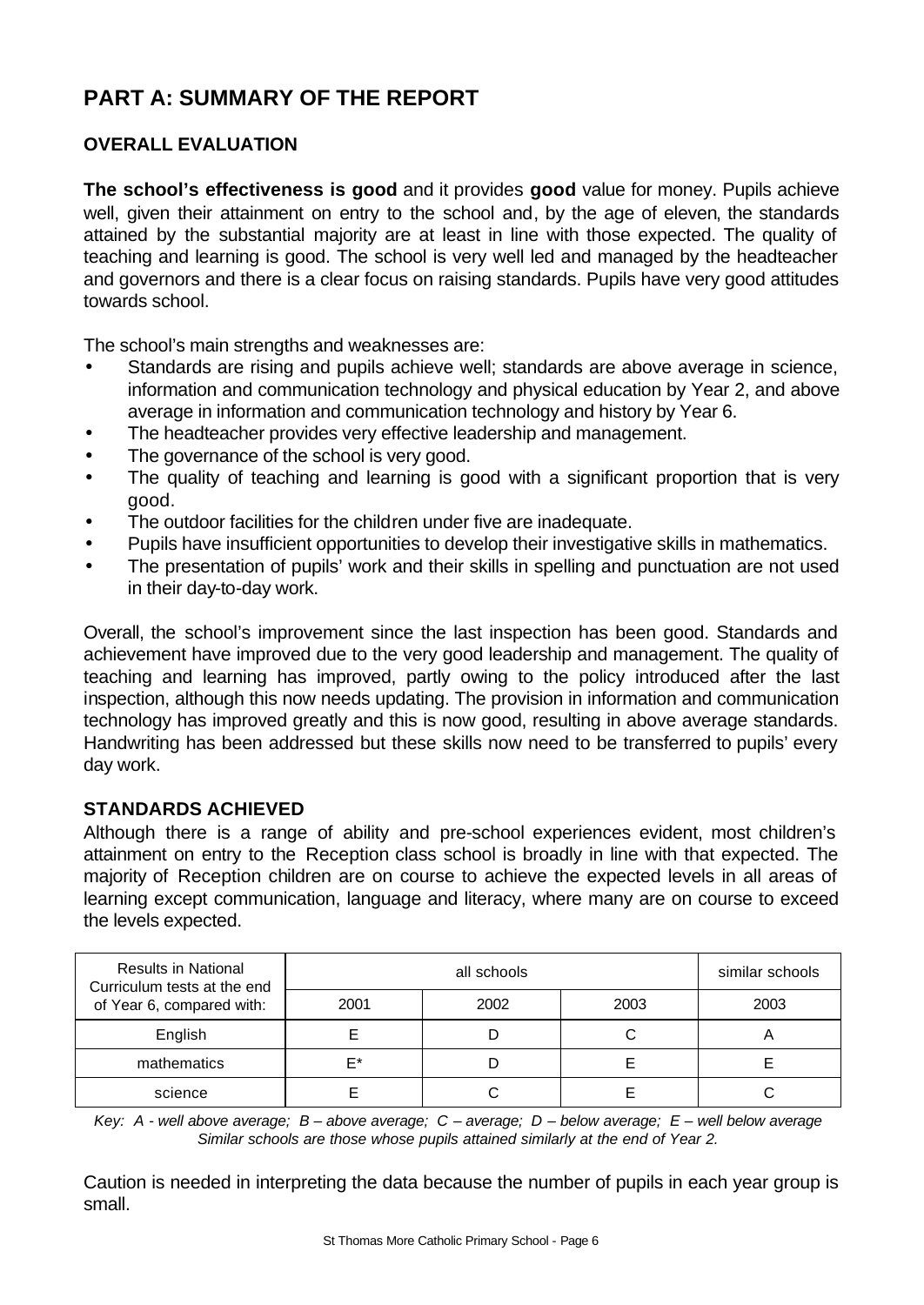**Achievement** is **good** overall, throughout the school. Although standards in 2003 were well below average when compared to schools nationally in mathematics and science, the achievement of the pupils who had been in the school since Year 1 was satisfactory in mathematics and good in science, as it was in English. The low standards were due to the high mobility and an above average proportion of pupils with special educational needs. Standards have risen, and are continuing to rise, in Year 2 at a faster rate than that found nationally and they are now mostly above average. In Year 6, standards have been more inconsistent, due to the small sizes of the cohorts, but overall, the improvement since the last inspection has been at a rate above that found nationally.

Current standards in Year 2 are average in reading, writing and mathematics. They are above average in science, information and communication technology. Standards in physical education are above those expected in Year 2. Standards throughout the school in information and communication technology, and history are above those expected and have improved greatly since the last inspection, especially in Years 1 and 2, owing to improved resources and better teaching, due to training and good subject leadership. Current standards in Year 6 are broadly average. **Pupils' personal qualities are very good** overall. Their attitudes and behaviour are very good. **Spiritual, moral, social and cultural development** are **good.**  Attendance is very good.

# **QUALITY OF EDUCATION**

**The quality of education provided by the school is good. Teaching and learning** are **good** overall. There are very good relationships between pupils and teachers. The curriculum is good. There is good provision for pupils with special educational needs. They receive very good support from learning support assistants and this enables their good inclusion into the school. The care and welfare offered to pupils is good. The links with the community and other school are very good, especially with the secondary school and sports co-ordinator project, and these links support good curriculum provision. Links with parents are good.

### **LEADERSHIP AND MANAGEMENT**

**Leadership and management are very good.** The headteacher provides very good leadership and this is having a direct impact on standards. The subject leadership is good. The governing body offer the school a very good level of support and challenge. They are very aware of the school's strengths and weaknesses, including those relating to standards and achievement.

### **PARENTS' AND PUPILS' VIEWS OF THE SCHOOL**

Parents are very satisfied with the work of the school is all areas. They particularly like how approachable the school is and how well the school is led and managed. They feel the teaching is good and that teachers have high expectations of the children. Pupils like most things about school and are very positive about their teachers and the care they receive. A minority think that other children are not always well behaved, but the evidence of the inspection did not support this.

#### **IMPROVEMENTS NEEDED**

The most important things the school should do to improve are:

- put into place as soon as practicable the planned improvements to the outdoor facilities for the children in the Foundation Stage;
- use the available assessment data to set targets for individual pupils;
- improve the opportunities for pupils to develop their investigative skills in mathematics;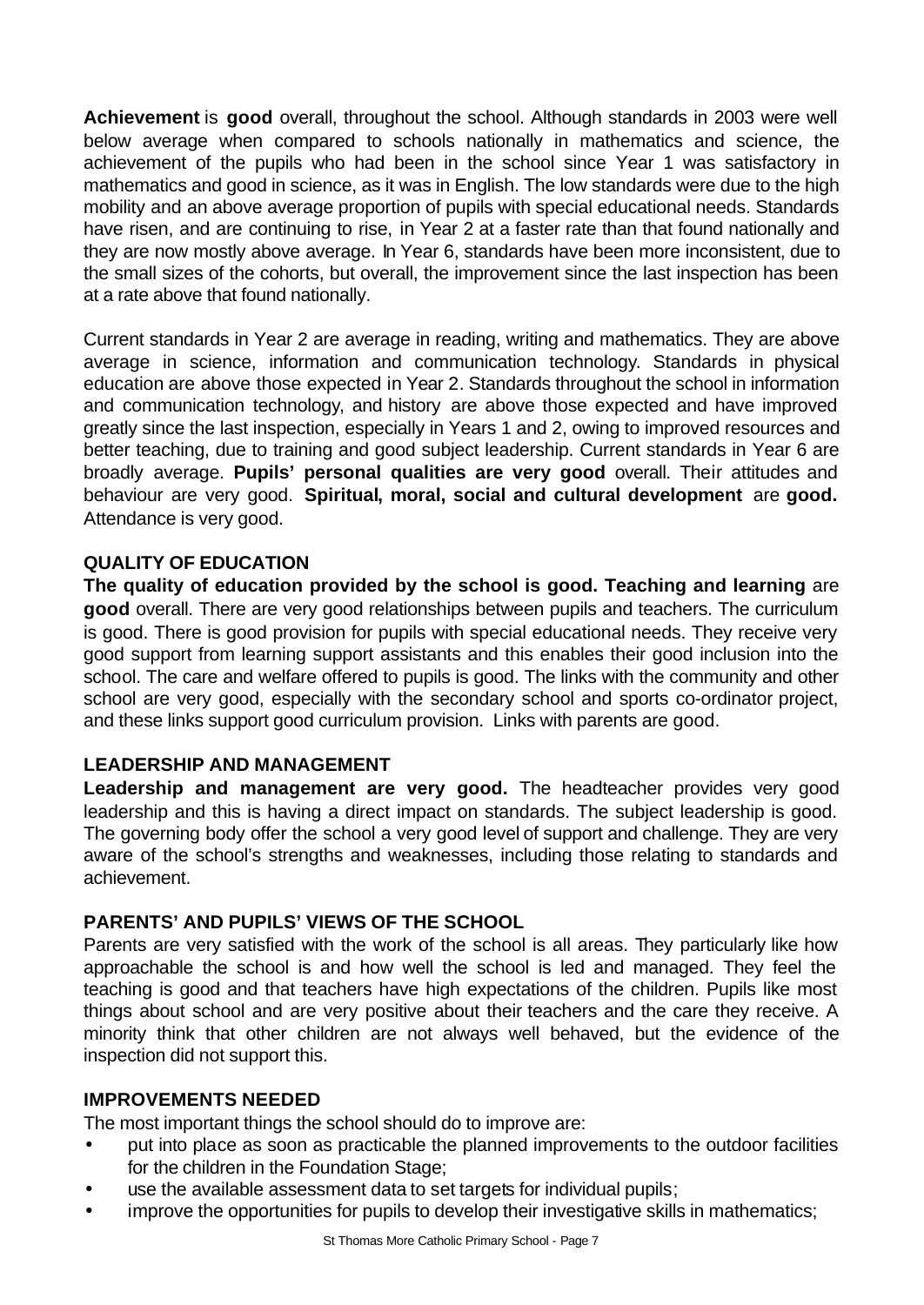• ensure that the good skills established in presentation, spelling and the use of grammar are transferred to pupils' day-to-day work.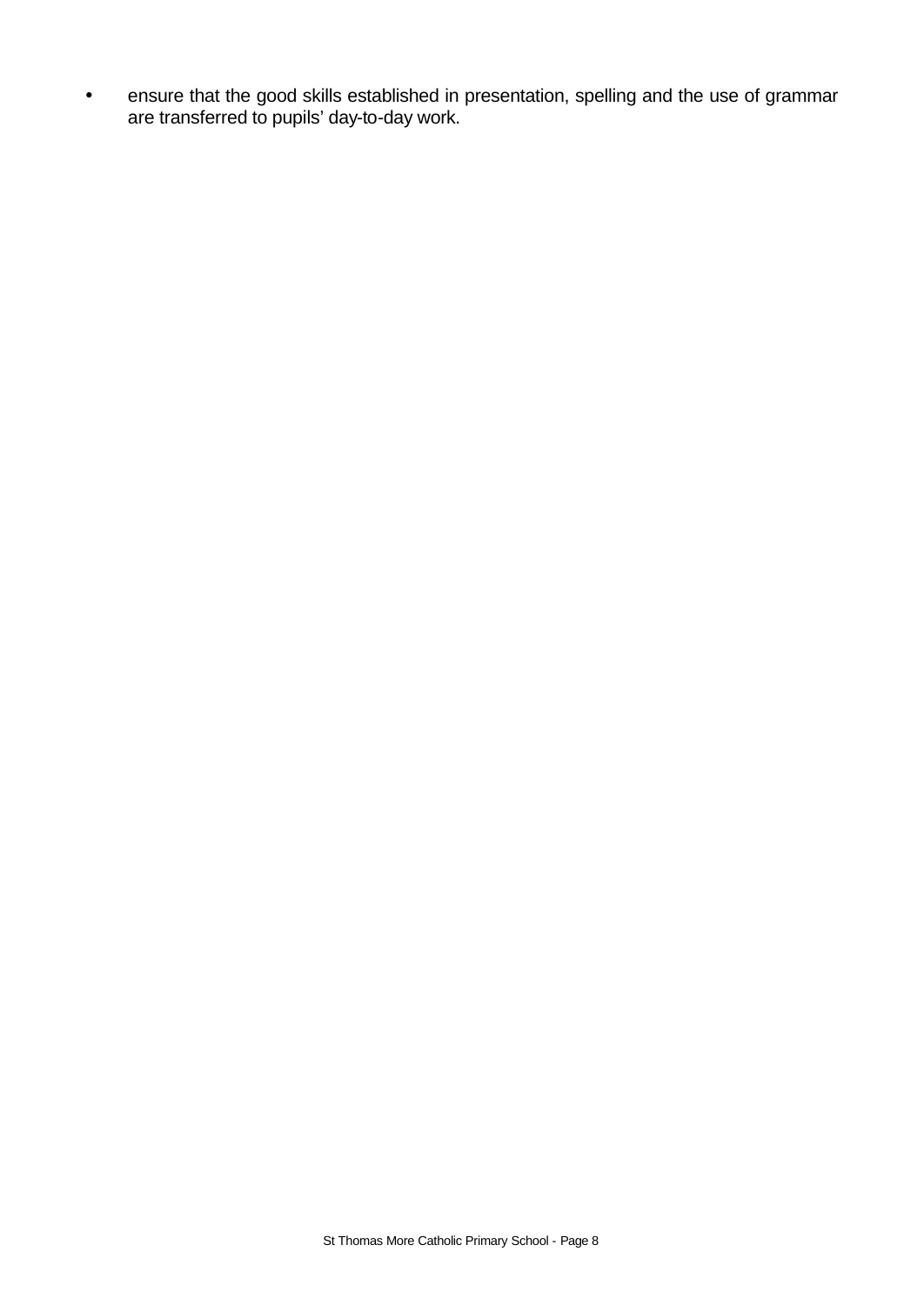# **PART B: COMMENTARY ON THE INSPECTION FINDINGS**

# **STANDARDS ACHIEVED BY PUPILS**

# **Standards achieved in areas of learning and subjects**

Achievement is good in all years, regardless of gender, level of attainment or special educational needs. Standards are improving and are average in English, mathematics, science, music and physical education by Year 6. Standards in information and communication technology are above those expected. In Years 1 and 2, standards are above average in science and information and communication technology. In the Foundation Stage, the majority of Reception children are on course to achieve the expected levels in all areas of learning except communication, language and literacy, where many are on course to exceed expectations.

### **Main strengths and weaknesses**

- Improvements in teaching, learning, leadership and management since the last inspection are resulting in raised standards.
- The achievement of pupils who have been at the school for the longest time is the strongest and is above average in English and science.
- Standards in history are above average throughout the school and in physical education are above average in Years 1 and 2.

### **Commentary**

1. Attainment on entry for the present cohort in the Reception class is broadly average. However, attainment tends to vary considerably given the small size of each cohort. The good teaching and learning, and well-planned and appropriate curriculum, is resulting in the majority of Reception children being on course to achieve the expected levels in all areas of learning. However, in the area of communication, language and literacy, many are on course to do better than that and to exceed the levels expected. This is the result of good and often very good achievement in reading, writing, speaking and listening.

| Standards in:      | School results | National results |
|--------------------|----------------|------------------|
| Reading            | 15.9 (14.6)    | 15.7 (15.8)      |
| Writing            | 15.2 (14.5)    | 14.6 (14.4)      |
| <b>Mathematics</b> | 17.0(15.1)     | 16.3 (16.5)      |

#### *Standards in national tests at the end of Year 2 – average point scores in 2003*

*There were 20 pupils in the year group. Figures in brackets are for the previous year* 

2. In the Year 2 national tests for 2003, standards were average in reading and above average in writing and mathematics when compared with all schools nationally. This represents a good improvement over previous years and reflects the overall improvements in provision since the last inspection. When compared with schools that take pupils from similar backgrounds, standards were below average in reading and writing, and average in mathematics. However, this also reflects improvements in recent years, when standards were often well below average.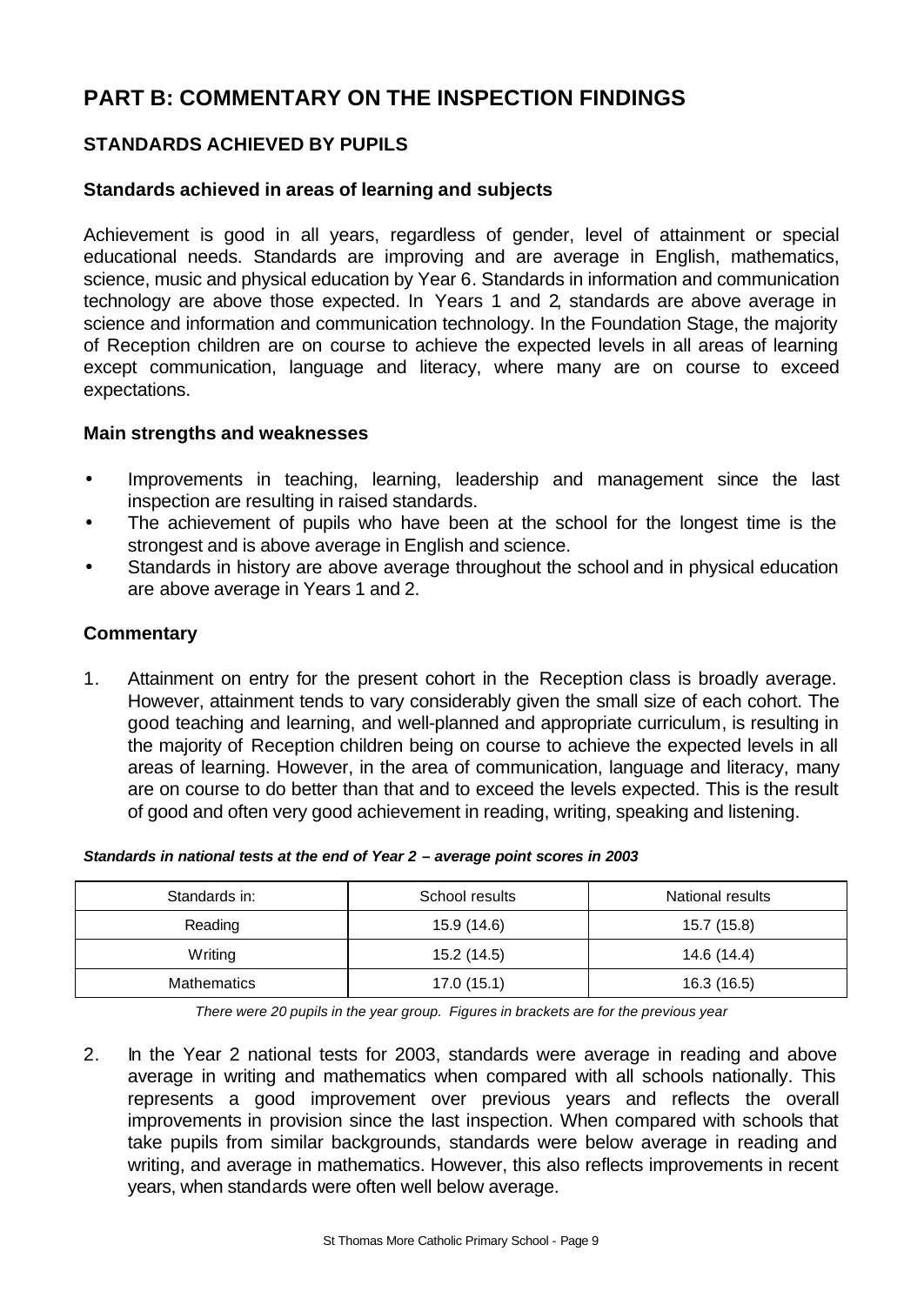3. Current standards in Years 1 and 2 are broadly average in reading, writing and mathematics. However, they are better than that in science, information and communication technology, history and physical education. Too little evidence was seen in other subjects to make a secure judgement. Pupils achieve well and this is partly due to the good teaching. Teachers ensure learning is often active, as for example in science with its focus on investigative work and first hand experiences. They are doing well in information and communication technology due to the improved resources, teacher expertise and good opportunities to use computer skills in other subjects such as mathematics.

| Standards in: | School results | National results |
|---------------|----------------|------------------|
| English       | 26.6 (26.4)    | 26.8 (27.0)      |
| Mathematics   | 23.8 (26.4)    | 26.8 (26.7)      |
| Science       | 27.4 (28.7)    | 28.6 (28.3)      |

#### *Standards in national tests at the end of Year 6 – average point scores in 2003*

*There were 17 pupils in the year group. Figures in brackets are for the previous year*

- 4. In the Year 6 national tests in 2003, standards were average in English but well below average in mathematics and science. They were also well below average when compared with schools taking pupils from similar backgrounds. Even so, the trend of improvement over time was above that found nationally and standards have clearly improved since the last inspection. Achievement is good. When the results of the pupils who have been in the school since Year 2 are analysed it shows that they made good progress in English and science, and satisfactory progress in mathematics.
- 5. Current standards in English, mathematics and science are broadly average in Year 6. They are better than that in information and communication technology and history. Standards in physical education and music are broadly in line with those expected. The evidence of the inspection is that the improved provision since the last inspection, the better teaching and learning and the very good leadership and management are having a positive impact on standards and they are rising steadily. This improvement has also been supported by the ability of the school to create single age classes in most year groups, thus making it easier for teachers to plan and deliver work appropriately matched to the pupils' ages and prior attainment.
- 6. The targets set for pupils in this year's national tests are appropriate and reflect the improvements seen in provision. Pupils who find learning difficult make good progress and achieve well because they receive intensive support. While standards for these pupils remain generally below what is expected for their age, and sometimes well below that level, they progress well against the targets set for them in the light of their prior attainment. Pupils who are recognised as more able also achieve well. There are no significant gender differences evident in the standards attained, although evidence from past tests points to boys underachieving over time compared to the girls in Year 6. Children from Traveller backgrounds achieve well, especially when they receive extra support from the support service, and when they spend sufficient time in the school.

#### **Pupils' attitudes, values and other personal qualities**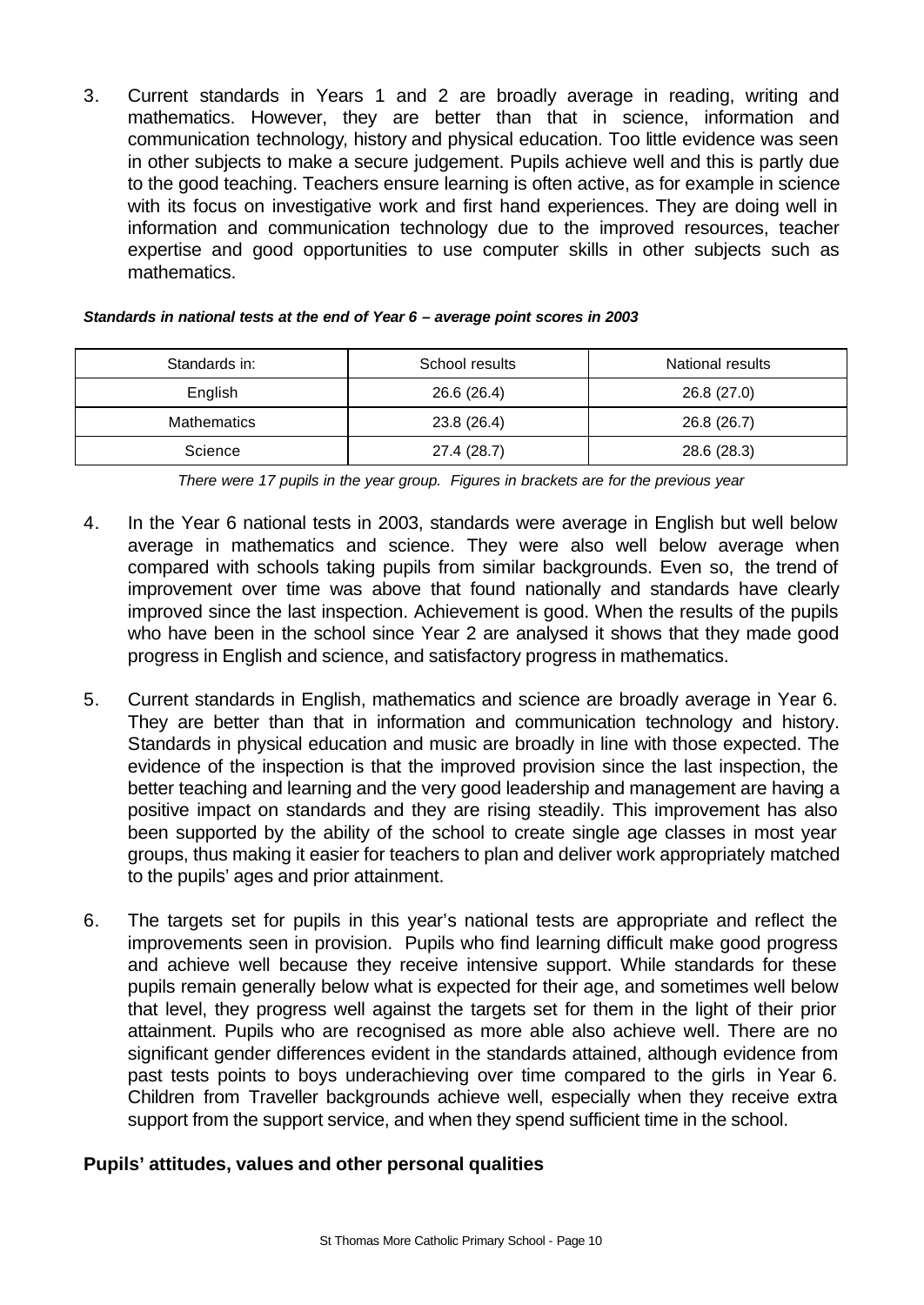The school provides well for pupils' personal development, including their spiritual, moral, social and cultural development. Attitudes and behaviour are very good.

### **Main strengths and weaknesses**

- Behaviour is consistently very good, with only an occasional interruption when the teacher is speaking.
- Pupils are very positive about their lessons and their play.
- Relationships among pupils and between pupils and adults are excellent.
- The school has a strong moral code that is embedded in its Christian and caring ethos.
- There is limited provision for developing pupils' awareness that they live in a multi-cultural society.

### **Commentary**

- 7. Pupils behave very well in lessons and around school. The positive nature of their behaviour has a strong effect on the quality of their learning. Most lessons are calm and orderly. It is usual that there is a strong focus on what the teacher is saying and pupils gain a great deal from this. Very rarely, a small number of pupils interrupt the flow of the lesson because they find it difficult to wait for their turn to speak. The questionnaire for pupils reveals that they like their school and discussions with them indicate that they enjoy their lessons. Lunchtime and playtime are orderly events. Pupils enjoy the extensive playing fields in fine weather. They play many cooperative games on the playground at break times. A particular strength of the school is the fine relationships that exist among pupils themselves and between pupils and adults. No cross words were overheard during the inspection. There were no minor niggles among pupils. There is no evidence of bullying, harassment or racial incidents.
- 8. Pupils identified as having special educational needs get great encouragement from adults working in the school. These pupils are frequently to be seen working enthusiastically and confidently at their tasks. Their attitudes are a measure of the good support they receive and are a positive benefit in their achievement.
- 9. There was one temporary exclusion in the last school year. This was a health and safety matter for adults and other pupils. The school believes that the strategy was necessary and that it has proved to be successful.

### *Ethnic background of pupils Exclusions in the last school year*

| Categories used in the Annual School Census | No of pupils<br>on roll | Number of<br>fixed period<br>exclusions | Number of<br>permanent<br>exclusions |
|---------------------------------------------|-------------------------|-----------------------------------------|--------------------------------------|
| White - British                             | 144                     |                                         |                                      |

10. The pupils' spiritual development is good and this contributes well towards the school's commitment to its Christian ethos. Very good moral development leads to a caring and inclusive community and very good social development ensures all the pupils' contributions are valued. Older pupils can be seen looking after younger pupils during assembly and in the playground. Pupils work very well together, effectively collaborating either with a partner or in small groups. The school provides opportunities for pupils to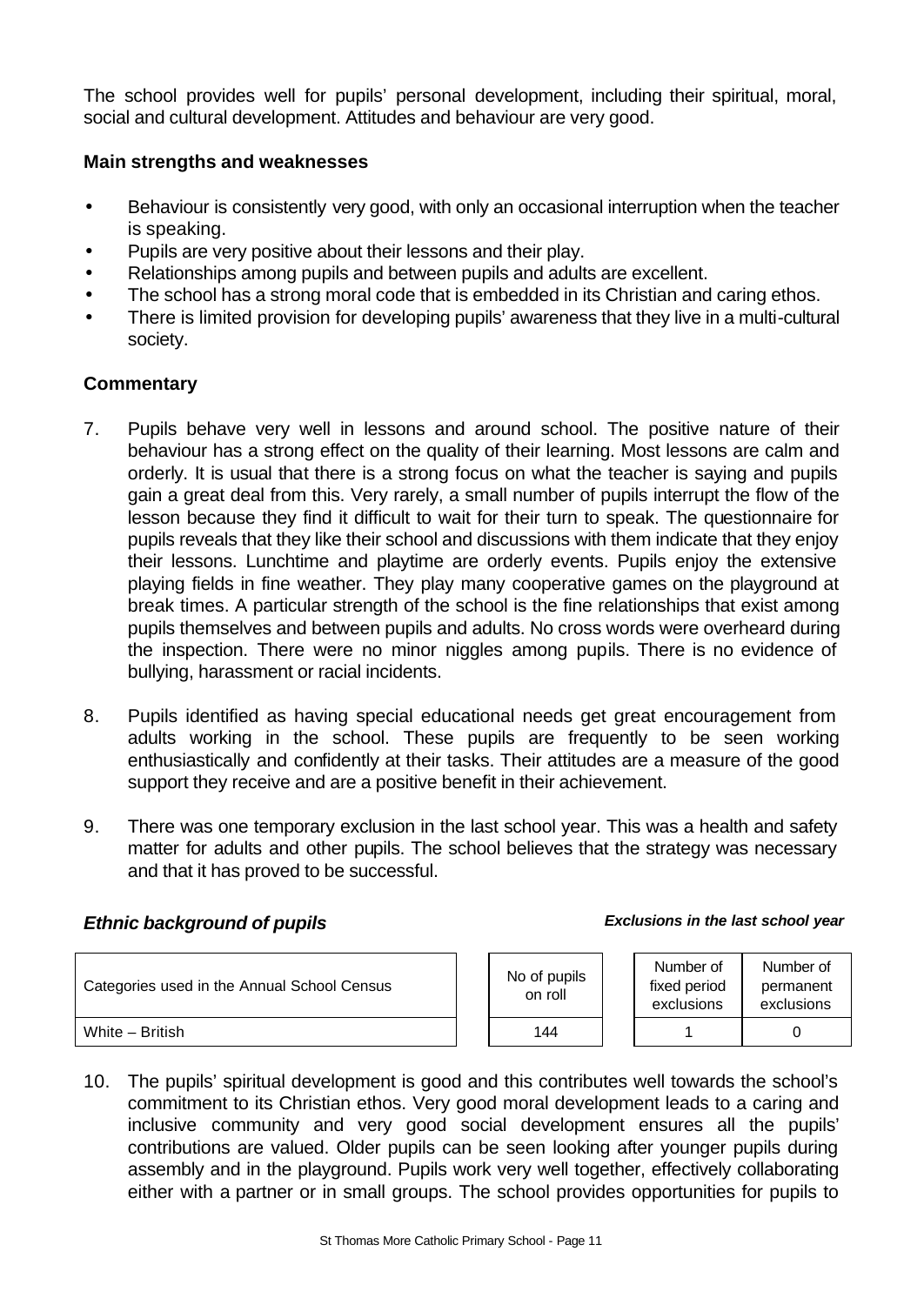understand their own culture through history and visits to the museum and art galleries. However, although other cultures are explored in geography, literacy and religious education through festivals such as Diwali and the Chinese New Year, there are few opportunities when pupils are made aware of the diverse cultures that surround them. The school tries to highlight this aspect but this is a potential area for further development.

#### **Attendance**

| Authorised absence |     | Unauthorised absence |     |
|--------------------|-----|----------------------|-----|
| School data        |     | School data          | 0.9 |
| National data      | 5.4 | National data        | 1 ∆ |

| Attendance in the latest complete reporting year (%) |  |  |  |  |  |  |
|------------------------------------------------------|--|--|--|--|--|--|
|------------------------------------------------------|--|--|--|--|--|--|

| Authorised absence |      | Unauthorised absence |     |  |
|--------------------|------|----------------------|-----|--|
| School data        | l .5 | School data          | 0.9 |  |
| National data      | 5.4  | National data        | 0.4 |  |

*The table gives the percentage of half days (sessions) missed through absence for the latest complete reporting year.*

11. Attendance and punctuality are very good. The school's good relationships with parents, including those in the Traveller community, and the support of external agencies, are effective in maintaining parents' commitment to ensuring that their children attend school regularly.

# **QUALITY OF EDUCATION PROVIDED BY THE SCHOOL**

The quality of education is good. The teaching and learning is good and is supported by a broad, balanced and effectively enriched curriculum.

### **Teaching and learning**

The quality of teaching and learning is good throughout the school. A significant amount of the teaching is very good or better.

### **Main strengths and weaknesses**

- The teachers and support staff have developed very good relationships with the pupils.
- The quality of teaching and learning has improved since the last inspection.
- The good teaching and teamwork in the Reception class have a positive effect on children's learning.
- Teachers use information and communication technology very effectively in their teaching.

### **Commentary**

#### *Summary of teaching observed during the inspection in 29 lessons*

| Excellent | Very good | Good | Satisfactory | Unsatisfactor | Poor | Very Poor |
|-----------|-----------|------|--------------|---------------|------|-----------|
|           |           | 19   |              |               |      |           |

*The table gives the number of lessons observed in each of the seven categories used to make judgements about lessons.*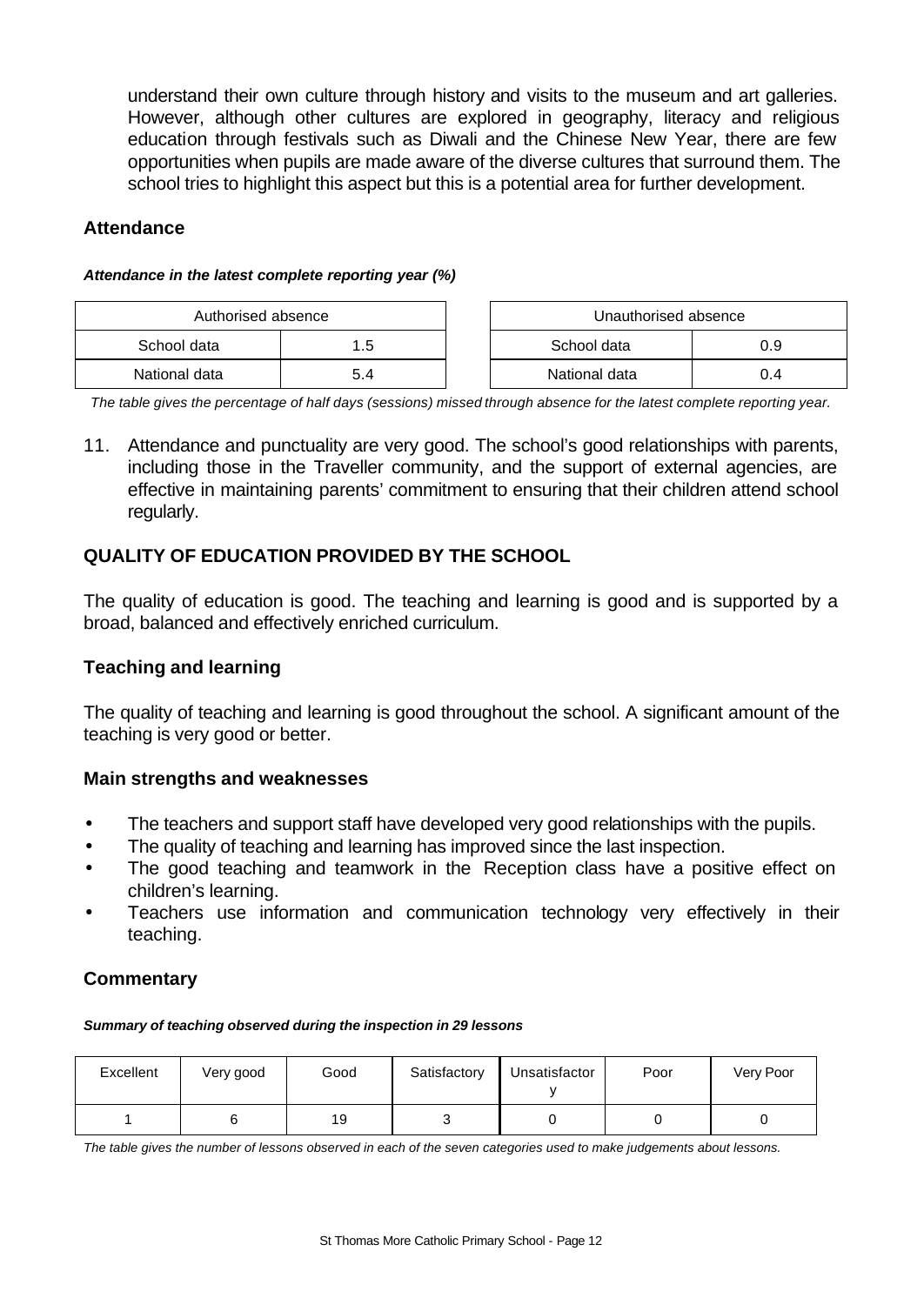- 12. The quality of teaching in the Reception class is good overall with some very good teaching particularly in literacy. The teacher's knowledge and understanding of the needs of young children means they are provided with a wide variety of experiences in all areas of learning. This ensures they make good progress towards achieving the expected standards for children at the end of the Reception year. Planning, by the class teacher, is closely linked to the nationally agreed early learning goals. Plans are shared with the support staff and Foundation Stage co-ordinator, who offer ideas and suggestions. Questioning is used very effectively to extend children's understanding and to develop their speaking skills and vocabulary. Very good relationships give children confidence to respond to adults' questions and to share their thoughts and opinions. The very good support provided by teaching assistants and other adults within the classroom means all children benefit, including those with special educational needs. Work is closely matched to individual needs and has a positive effect on their learning. Day-to-day assessment is good enabling the teacher to amend planning as needed. There is a quick and easy method of recording observations and these are then added to children's files.
- 13. The good teaching is characterised by the excellent relationships evident throughout the school. This encourages pupils' learning, ensuring that they have the confidence to join in class discussion, answer questions and make appropriate suggestions. This is highlighted in the investigative work in science, where the teaching, along with that in history, is often very good. Good teaching was observed in English, mathematics, information and communication technology, music and physical education. Teachers prepare lessons well, planning the use of good resources and using a range of methods appropriate for the purpose. Since the last inspection, the school has developed a teaching and learning policy. This is now in need of review and up dating. It does not contain information about monitoring systems or sufficient guidance about pupils' learning and how this can be affected by different teaching styles.
- 14. Teachers make very effective use of modern technology in a range of ways. The recently introduced interactive whiteboards are used effectively to demonstrate and illustrate lessons. In one science lesson, a demonstration of the effect of boiling water was videoed and projected onto the board so all pupils could watch safely. Teachers use computers to plan lessons; this planning is then e mailed to the headteacher for evaluation. The Internet and CD ROMs are well used to provide interesting and appropriate resources for pupils to use in lessons. All teachers have access to a school laptop for planning and for data analysis.
- 15. Pupils with special educational needs are well taught and this enables them to learn well and achieve well. Teachers prepare suitable individual plans for their learning that take prior learning into account. These plans have targets carefully thought out to enable pupils to make progress and achieve well. Work is prepared that is well calculated to maintain the pace of these pupils' learning. Teachers keep a close and careful eye on progress through regular tests and assessments that are used to prepare future tasks. Learning support assistants provide very skilled support when pupils are withdrawn in small groups from the class. Traveller children are taught well and receive extra support from the local education authority when appropriate.
- 16. Teachers' assessment of pupils' progress is satisfactory. There are good systems now in place but these are yet to be fully used in planning work that is appropriate for all pupils, or to develop individual targets that sufficiently challenge pupils and support new learning.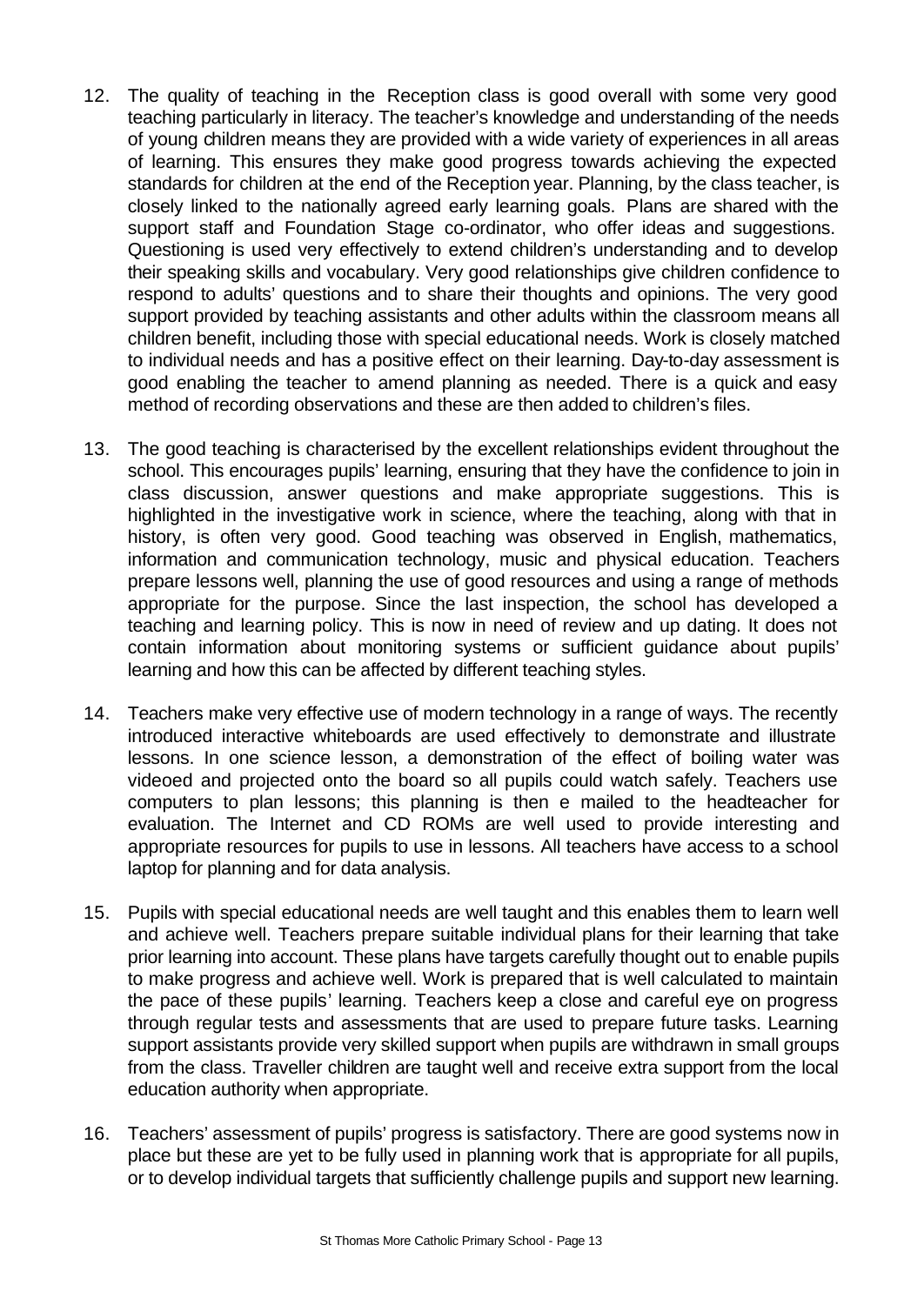A wide range of data is now available to the school, and the headteacher is aware of the need to consolidate this information and to make it meaningful and useful.

### **The curriculum**

The school's curriculum is good and provides the pupils with a good range of learning opportunities.

#### **Main strengths and weaknesses**

- The curriculum in the Foundation Stage is good and is closely linked to the nationally agreed areas of learning.
- Many visits, visitors and extra-curricular activities provide good enrichment to the curriculum.
- Provision for pupils with special educational needs is good and effective support gives them access to the curriculum.
- The accommodation is good but the lack of a secure outdoor play area for Reception children inhibits opportunities for planned outside activities.

- 17. The curriculum allows pupils to achieve well across the school. Lessons are made more interesting for the pupils because there is an emphasis in many subjects on learning through practical experiences. This motivates the pupils, making them more willing and eager to learn. All relevant statutory requirements are met, including the provision for a daily act of collective worship and religious education. The National Literacy and Numeracy Strategies have been effectively implemented. Sex education is discussed as and when any questions are asked, and drug education is not tackled until Year 7, as agreed by local primary schools and the feeder secondary school. The school is fully inclusive in its approach to offering pupils equal access to activities and equal opportunities.
- 18. Pupils with special educational needs are kept well in touch with the statutory curriculum. The school ensures that pupils who find learning difficult are not disadvantaged but enjoy the full range of curriculum opportunities available to all pupils. Good emphasis is placed on the development of skills. Pupils do particularly well when receiving intensive support from learning support assistants. It is more difficult to provide the same high level and quality of support in all lessons.
- 19. In all subjects, planning is based on a yearly cycle, as an increase in pupil numbers has provided the school with the opportunity to create single age classes. The exception is Years 5 and 6 where there is a mixed age class, so planning for this class still follows a two-year cycle. The schemes of work are devised from national guidelines and are reviewed regularly. Meetings are held between teachers to discuss the curriculum and make amendments to ensure it meets the needs of the pupils. Through their planning, teachers endeavour to make meaningful links with other areas of the curriculum; for example the use of information and communication technology to extend pupils' mathematical experiences. Some subjects are taught in blocks to provide better opportunities for the development of skills. For example, history is taught for one half of a term and geography the next.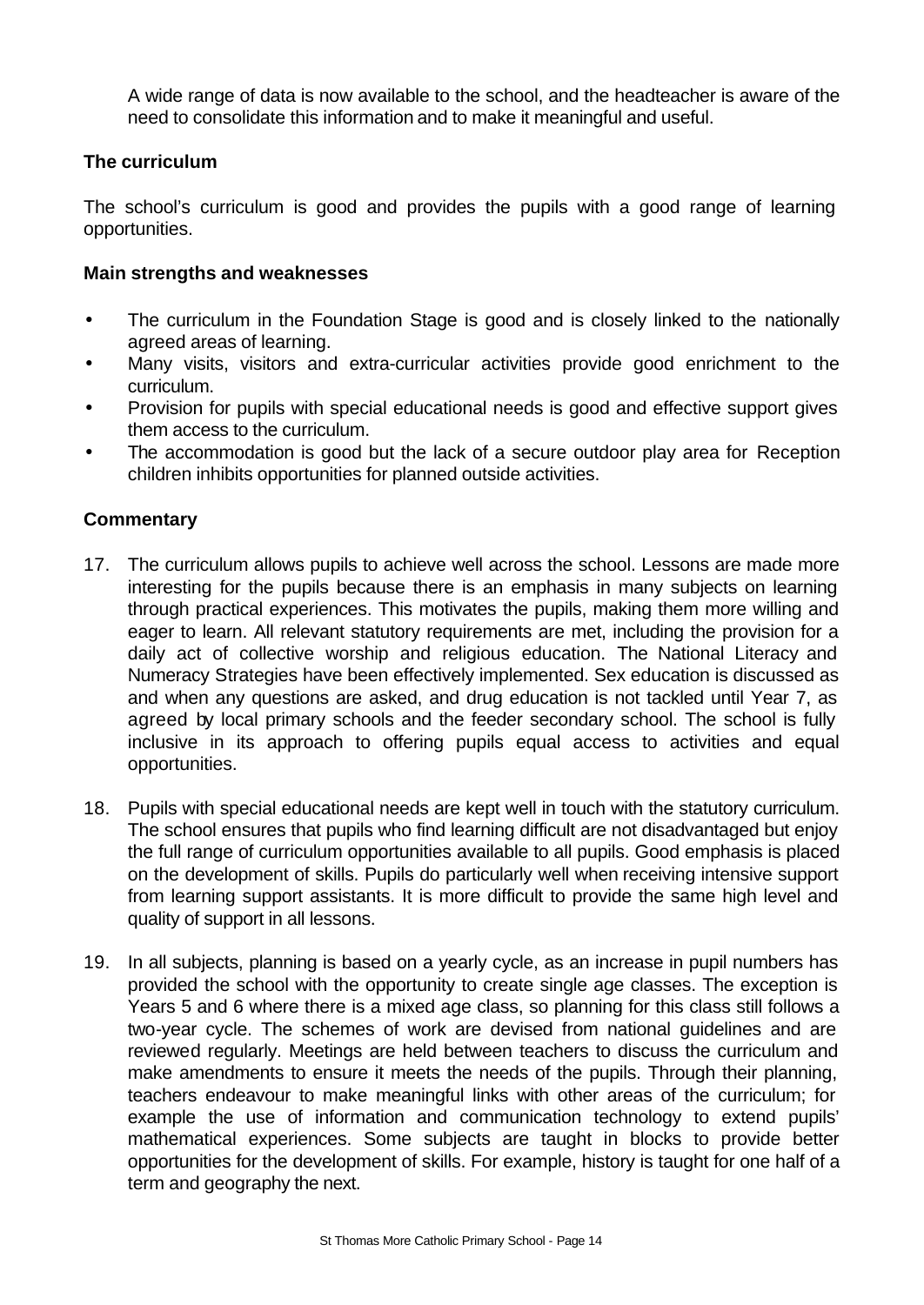- 20. Teachers provide a rich and varied programme of learning opportunities for all pupils including a range of extra-curricular activities. However, the range is limited because the majority of clubs are sport related and there are presently no music or art clubs on offer. The school is aware of this and has plans to introduce new clubs next term. During term time enrichment opportunities include visits to museums, art galleries, the theatre, a residential experience, a visiting theatre group, musicians, the local policeman, firemen, the Archbishop and the priest. Along with the exploring the local environment, these activities help to enhance and enrich the pupils' curriculum and increase their knowledge of the world around them.
- 21. The accommodation for the Foundation Stage is good. The classroom is spacious and offers plenty of room for a range of activities that stimulate children's interest in all areas of learning. However, the lack of a secure outdoor area dedicated to the use of Reception children limits opportunities for planned outdoor activities and physical development. Teachers' expertise is shared in Years 3 to 6 for music and physical education and this benefits the pupils' learning. The effective use of support staff ensures that pupils with special educational needs have full access to the curriculum.

### **Care, guidance and support**

The school provides well for pupils' health and safety. Support, advice and guidance are good. The involvement of pupils through the school seeking, valuing and acting on their views is good.

### **Main strengths and weaknesses**

- The school has effective procedures to support the welfare of its pupils.
- Relationships are excellent; they are based on trust and mutual respect.
- Assessment is good, but the majority of pupils are not systematically informed of levels or targets.
- Pupils' opinions are taken seriously, and their concerns and suggestions are taken up by staff.

- 22. The school has good health and safety procedures secured by a well-written and comprehensive policy. Risk assessments are regularly undertaken to maintain pupils' health and safety both on the site, and whilst on educational visits. There is an Internet safety policy that requires the signed agreement of parents and pupils. Child protection arrangements follow locally agreed procedures and all members of staff are aware of their responsibilities and receive in-service training.
- 23. Pupils are provided with good support and guidance; it is effective because of the excellent relationships that exist between pupils and teachers. Pastoral support is well informed because pupils' successes are celebrated and formally recorded, and pupils know what they have "conquered and overcome". Academic monitoring is equally well recorded but guidance is not so well focused because of inconsistent marking and a lack of individual target setting, except for pupils with special educational needs who have very effective individual education plans. Pupils identified as being more able are provided with suitably differentiated work and their sporting talents are well developed, although there are fewer opportunities in music and other areas. The Traveller pupils are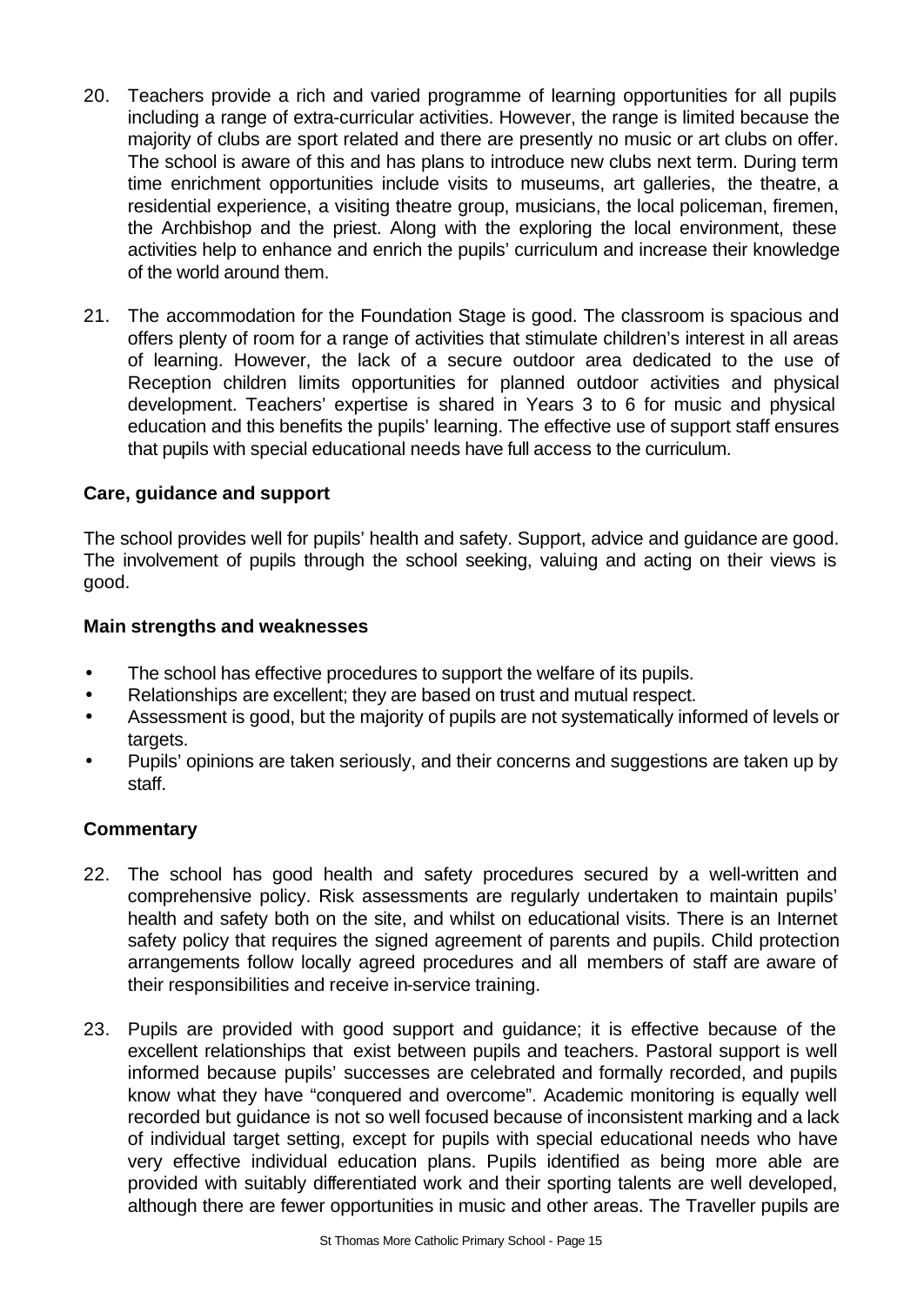well supported so that they are fully included in the life of the school, and make similar progress to other pupils.

- 24. The school has effective strategies for the identification of learning difficulties. There are systematic procedures for reviewing and evaluating the progress pupils have made. Consultations with parents and staff, sometimes involving pupils, establish what targets need to be set next. Efficient procedures ensure that available support is well targeted on pupils' needs. Good links are maintained with outside bodies. The school has good consultative channels with the educational psychologist and departments who provide guidance and advice on therapies required. The national Code of Conduct for identifying and providing for special educational needs is fully observed.
- 25. Pupils' involvement through the school acting on their views is good. Members of staff are very accessible and pupils have the confidence to discuss any emerging problems. Whilst there is no school council, there is a pupils' 'Eco' committee that is democratically elected and focuses attention on improving the school environment. Recently, for example, pupils drew governors' attention to worries about greasy lunch trays, which were subsequently inspected and found to be satisfactory.
- 26. Very good arrangements are in place for inducting new pupils into the school. Reasons for choosing the school are explored with parents; new pupils are introduced by their class teachers, and supported by their peers through an informal buddy system. Settling in is monitored carefully, and the headteacher provides feedback to parents.

### **Partnership with parents, other schools and the community**

The school has good links with parents, and very good links with other schools and the community*.*

### **Main strengths and weaknesses**

- The overwhelming majority of parents and pupils are very happy with what the school provides.
- Good quality information is provided about pupils' progress but there are no formal arrangements for canvassing parents' opinions.
- There are extensive community links.
- Very good links with other schools and colleges enhance academic, pastoral, and sporting provision.

- 27. Parents hold very positive views. All parents replying to the pre-inspection questionnaires agreed that induction arrangements are very good. None disagree that teaching is good, that staff have high expectations, that the school is well managed, that staff encourage children to become mature and independent, and that there is a good range of interesting and enjoyable activities. Very few negative opinions were expressed. Pupils' views are also positive. Inspectors broadly agree with parents' positive opinions but do not think that teachers' high expectations always extend to the quality of pupils' written work.
- 28. Parents are provided with a very good flow of information about the progress of their children, and news of what is happening in school. Pupils' annual reports provide clear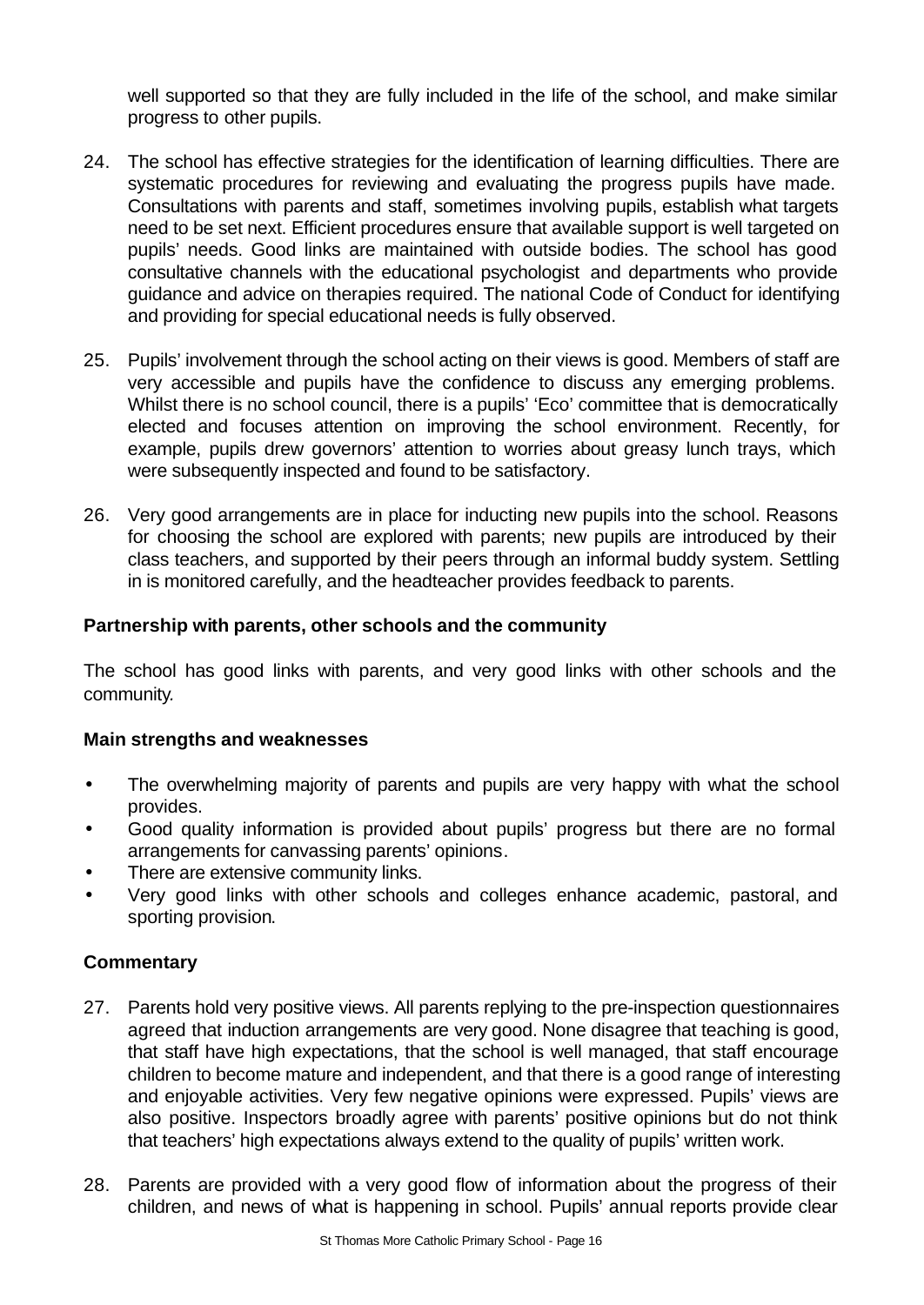advice and improvement targets. Teacher consultation evenings, and curriculum meetings, help parents to provide effective support for their children's education at home. The school prospectus and governors' annual report do not carry all the information that they should, notably national test and assessment comparisons, parents' rights in connection with religious education and collective worship, and a summary of school finances. There are no formal arrangements in place to canvass parents' views but teachers and governors are accessible and receptive to parents' opinions.

- 29. Community links are very good; they provide the bedrock on which the school's ethos and commitment are built, as well as providing an educational resource. The school premises, including the parish hall, are shared with the community to provide clubs and facilities, as well as a place of worship. The local environment is used effectively to enhance the curriculum and productive links have been forged with local businesses to celebrate pupils' achievements. Pupils' sing at the shopping centre, their artwork is exhibited in a local supermarket, and their poetry is displayed in the library. The whole community of Great Wyrley is involved in the annual fun day, which raises in excess of £2,000 for the school.
- 30. Links with other schools and colleges are very good. The strongest link is with Cardinal Griffin School, the main receiving secondary school, which provides extra educational resources and sports coaching, and works closely with St. Thomas More on curriculum continuity and pastoral support at the time of secondary transfer. The secondary school will soon be installing a broadband video conferencing facility that, initially, will be used to enhance the science curriculum. There are also close links with local primary schools, colleges and universities. Work experience places are provided for childcare students and trainee teachers.
- 31. The school has very good processes for involving parents in consultation about pupils who find learning difficult. They are fully informed and consulted from the earliest stages of concern about the pace of learning. Subsequently, parents are full participants in the review and setting of targets.

### **LEADERSHIP AND MANAGEMENT**

Leadership and management are **very good,** providing a secure foundation for pupils' achievement. The governance of the school is very good.

### **Main strengths and weaknesses**

- The headteacher leads the school very well, suitably supported by all adults working there.
- The learning environment of the school has been managed effectively during a period of significant growth.
- There is a clear vision for the school committing it to improving provision and standards.
- Performance management and the continuous professional development of staff have a high profile that is supported well by school improvement planning.
- Because staff are well settled and work consistently towards the school's aims and mission statement, parents and pupils are confident in the provision it makes.
- The governing body have a very good understanding of the school's strengths and weaknesses.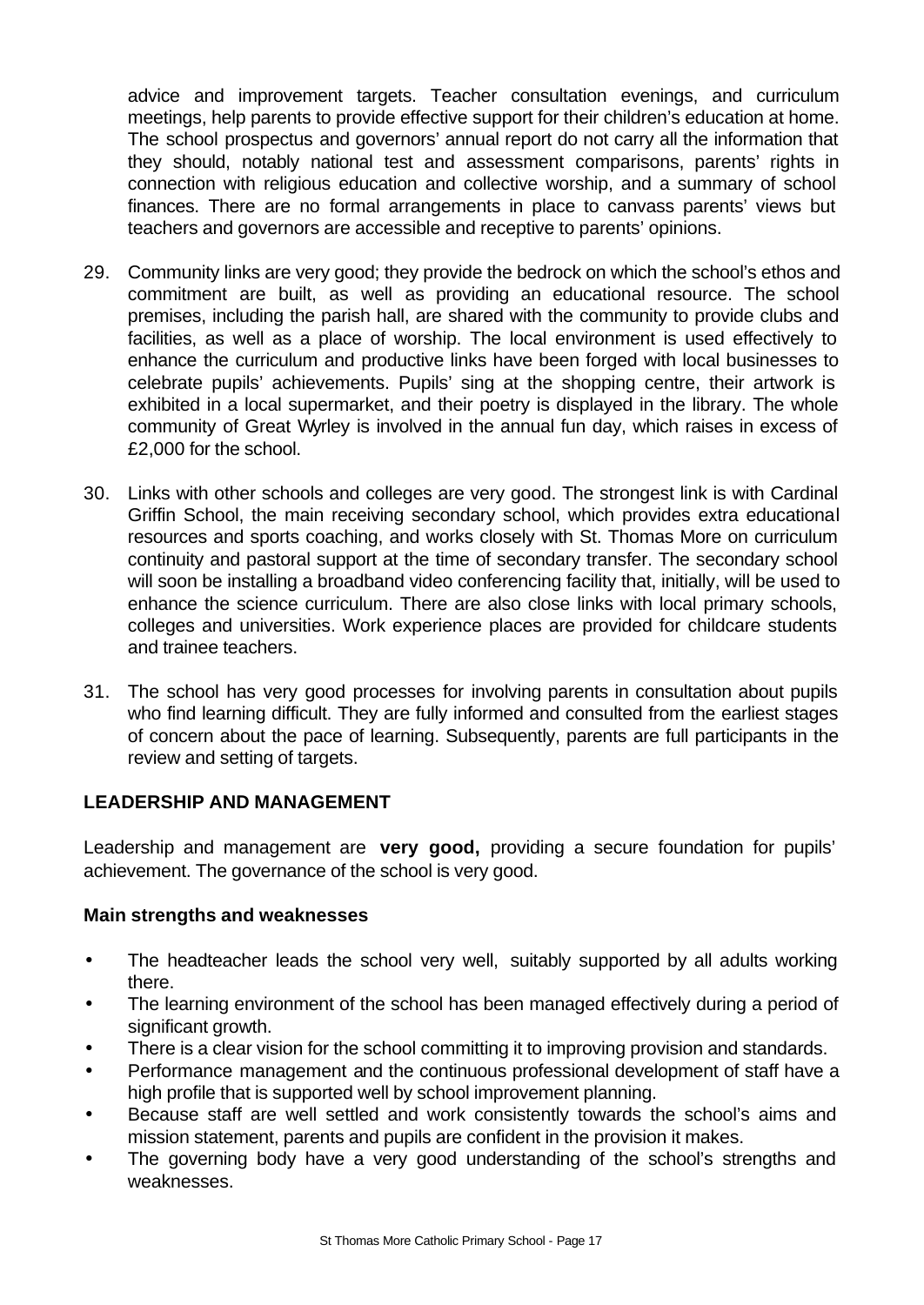- 32. The school is very well led. It is a confident and orderly establishment that works to the high principles of its mission statement and its foundation as a church school. The headteacher is clear about his expectations, for the school, of staff and of pupils. The school sets great store by its ethos, which is very positive. Its pupils achieve high personal standards. Academic achievement has been more difficult to come by but school results in National Curriculum tests are currently improving more rapidly than are results nationally. The school has been managed very effectively through a period of potential disruption as it has almost doubled in size since it was previously inspected. Staff and pupils have been able to benefit from a good working environment throughout this development.
- 33. School improvement planning is efficient. The senor management team identifies the most important priorities in the light of subject leaders' action plans. The plan is relatively slim but well constructed. It makes it very clear where responsibility for developments lies, what funding is likely to be available and the timescale in which developments need to take place. Success criteria by which developments are evaluated are carefully identified. Other important school management documents, including the school prospectus, annual report of governors to parents and policies and procedures are readily available to assure the school's sense of direction and purpose.
- 34. One factor in the high level of commitment of staff is the value placed upon their continuing development as teachers and support staff. Although the school finds the finance for teachers' courses difficult to manage, it remains committed to their development and professional well being. Their performance is managed efficiently and in a positive atmosphere that maintains morale. As a result of this and the positive ethos of the school, there is no difficulty in retaining staff. When staff vacancies occur, the school has no difficulty in attracting good quality candidates for posts. Good arrangements exist for observing lessons in English, mathematics and science to improve the school's provision and quality of learning. This strategy has been successful in securing good improvement in the quality of teaching since the previous inspection. Parents and pupils like the school and the work it does. They are right to be confident in its provision.
- 35. The governing body offers the school a very good level of support and challenge. They have a very clear understanding of the school's strengths and are very aware of areas for improvement. They have a strong strategic vision for the school and are closely involved in the school improvement planning process. The governing body is well led by the experienced chair and there is an appropriate structure of committees and working parties. The governors have a clear desire to provide the best they can for the pupils and so they can achieve the highest standards possible. A number of governors are linked to subjects or to aspects of the school's work such as special educational needs and they visit the school, meet with staff and show a very good understanding of aspects of the curriculum and the standards achieved in test results.
- 36. The needs of pupils who find learning difficult are well managed. The experience of the coordinator ensures that the school complies fully with the code of practice for special educational needs. The school spends more than its delegated budget to support pupils' needs. The needs of the children from Traveller backgrounds are also well met through the well-managed support offered by the local authority.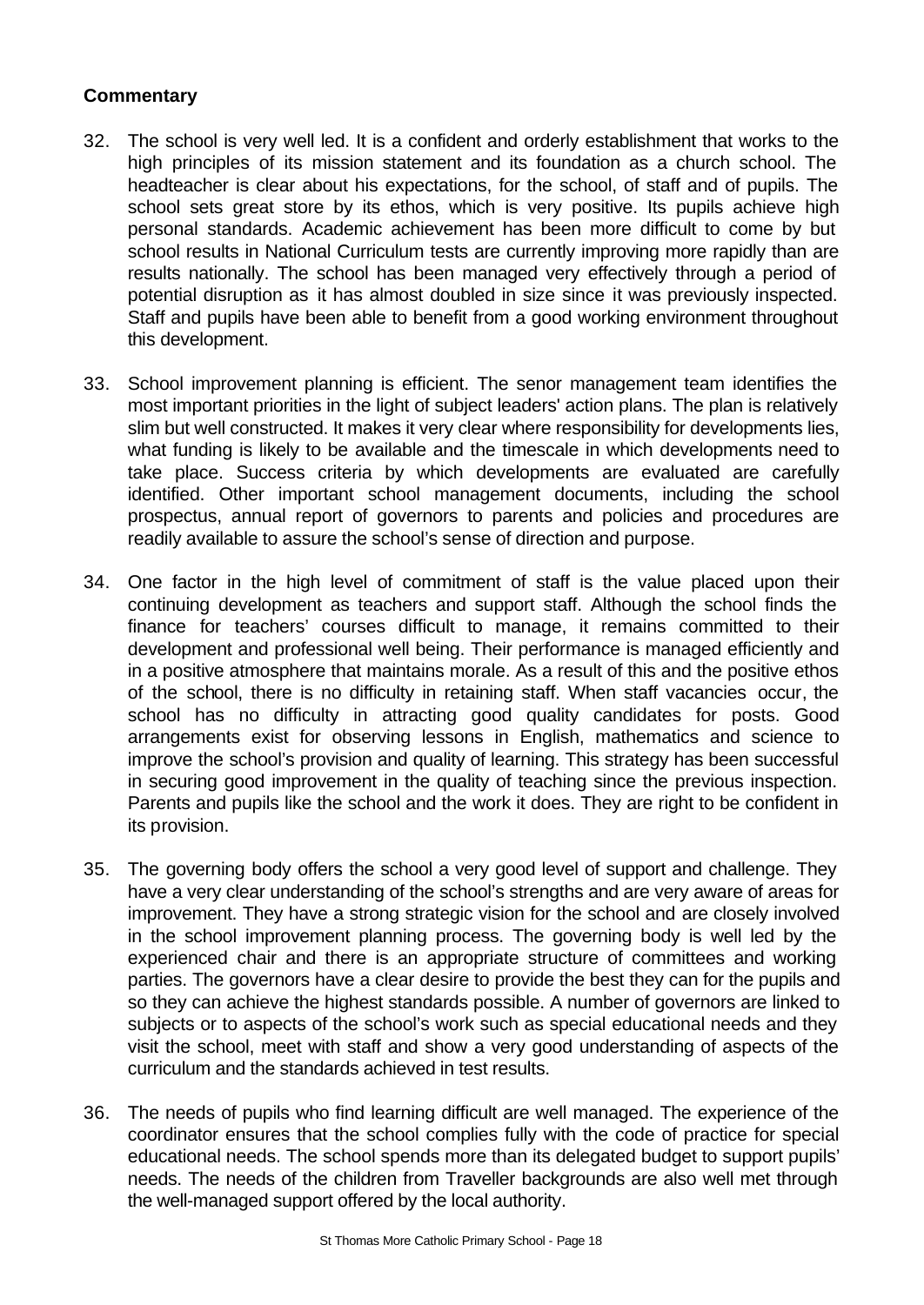# *Financial information for the year April 2002 to March2003*

| Income and expenditure $(E)$ | Balances (£) |                                |
|------------------------------|--------------|--------------------------------|
| Total income                 | 343.946      | Balance from previous year     |
| Total expenditure            | 328,292      | Balance carried forward to the |
| Expenditure per pupil        | 2,585        |                                |

| Income and expenditure $(E)$ |         | Balances (£)                        |           |
|------------------------------|---------|-------------------------------------|-----------|
| Total income                 | 343.946 | Balance from previous year          | $-31.007$ |
| Total expenditure            | 328.292 | Balance carried forward to the next | $-15.353$ |

37. From the figures above it can be seen that the school is operating a deficit budget. This has been fully agreed with the local education authority. The school has been expanding rapidly. Governors have had to make additional provision of accommodation, staff and resources before delegated funding was available. The deficit shown above has again been considerably reduced and the school is well on the way towards a fully balanced budget. The process of expanding the school has been managed very well. Given the amount available to spend per pupil, the social and economic context and the provision it makes, the school provides good value for money.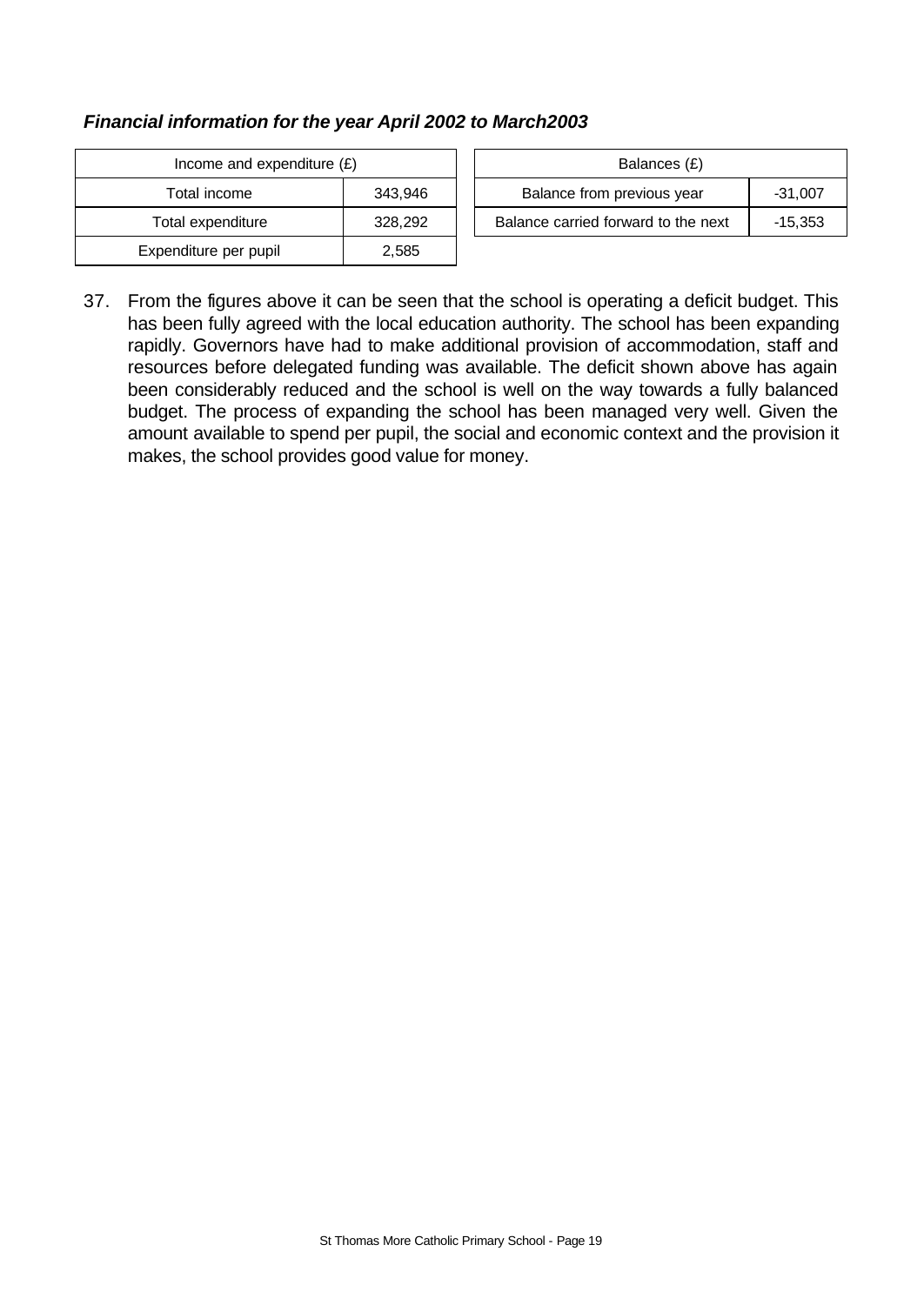# **PART C: THE QUALITY OF EDUCATION IN AREAS OF LEARNING AND SUBJECTS**

# **AREAS OF LEARNING IN THE FOUNDATION STAGE**

Provision in the Foundation Stage is **good.**

### **Main strengths and weaknesses**

- The organisation of the Reception class provides a welcoming, stimulating environment for the children.
- Children are offered a wide range of activities and experiences in all areas of learning to help them achieve the expected learning goals.
- The lack of a secure outdoor area limits the range of planned outdoor activities.

# **Commentary**

38. The Foundation Stage provides the children with a good start to their education. They are admitted to the Reception class in the September before their fifth birthday. However, the majority attend school on a part time basis for either a term or two terms before they join the Reception class. Most of these children have had either nursery or some form of preschool experience. Attainment on entry for the present cohort is broadly average. However, attainment tends to vary considerably with each cohort. The majority of Reception children are on course to achieve the expected levels in all areas of learning except communication, language and literacy, where many are on course to exceed the levels expected.

### **PERSONAL, SOCIAL AND EMOTIONAL DEVELOPMENT**

Provision in this area is **very good**.

### **Main strengths and weaknesses**

- Every opportunity is taken to enhance children's development through planned activities.
- Very good relationships ensure children feel happy and secure.

### **Commentary**

39. Because of good teaching and the many opportunities provided for children to develop their personal and social skills, the majority are on course to achieve the expected level and a few will exceed this. Most children find it easy to conform to the high expectations of good behaviour set by the staff. Children know the routines well and settle quickly to tasks with minimum fuss. The majority are well focused and interested and, even when not directly supervised, sustain their concentration. For the most part a calm working atmosphere pervades each session. The very good teamwork of all the adults provides the children with good role models of co-operation, which they try to emulate in their roleplay and shared activities. Children were observed playing very well together. Some very good conversations were overheard as the children played in the "Fire Station" pretending to be firefighters, phoning into the incident room to talk to colleagues. Children listen carefully and respect the opinions of others. The majority patiently wait their turn but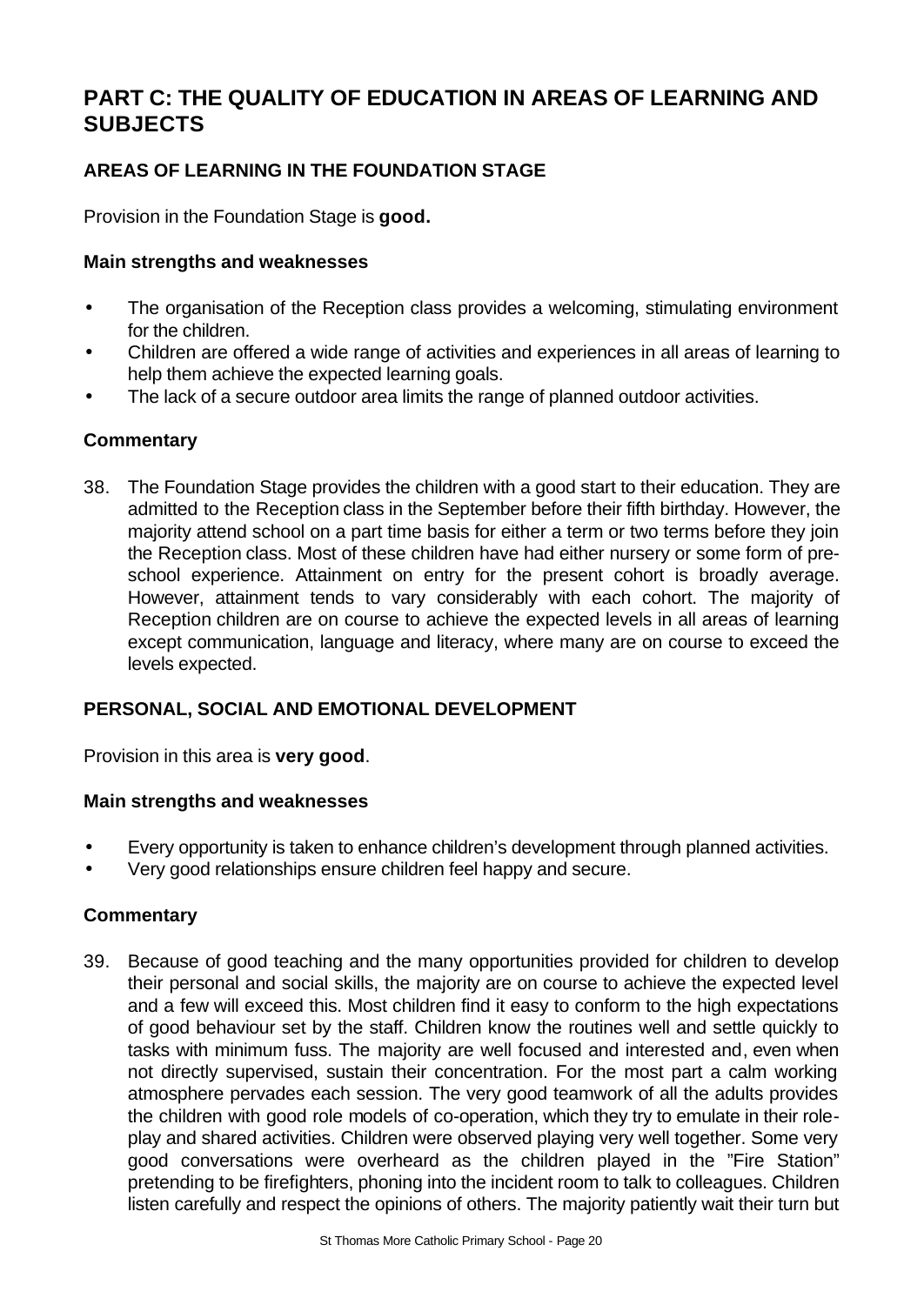occasionally one calls out in their excitement. Because of the very good relationships children are confident to ask questions, are settled, happy and secure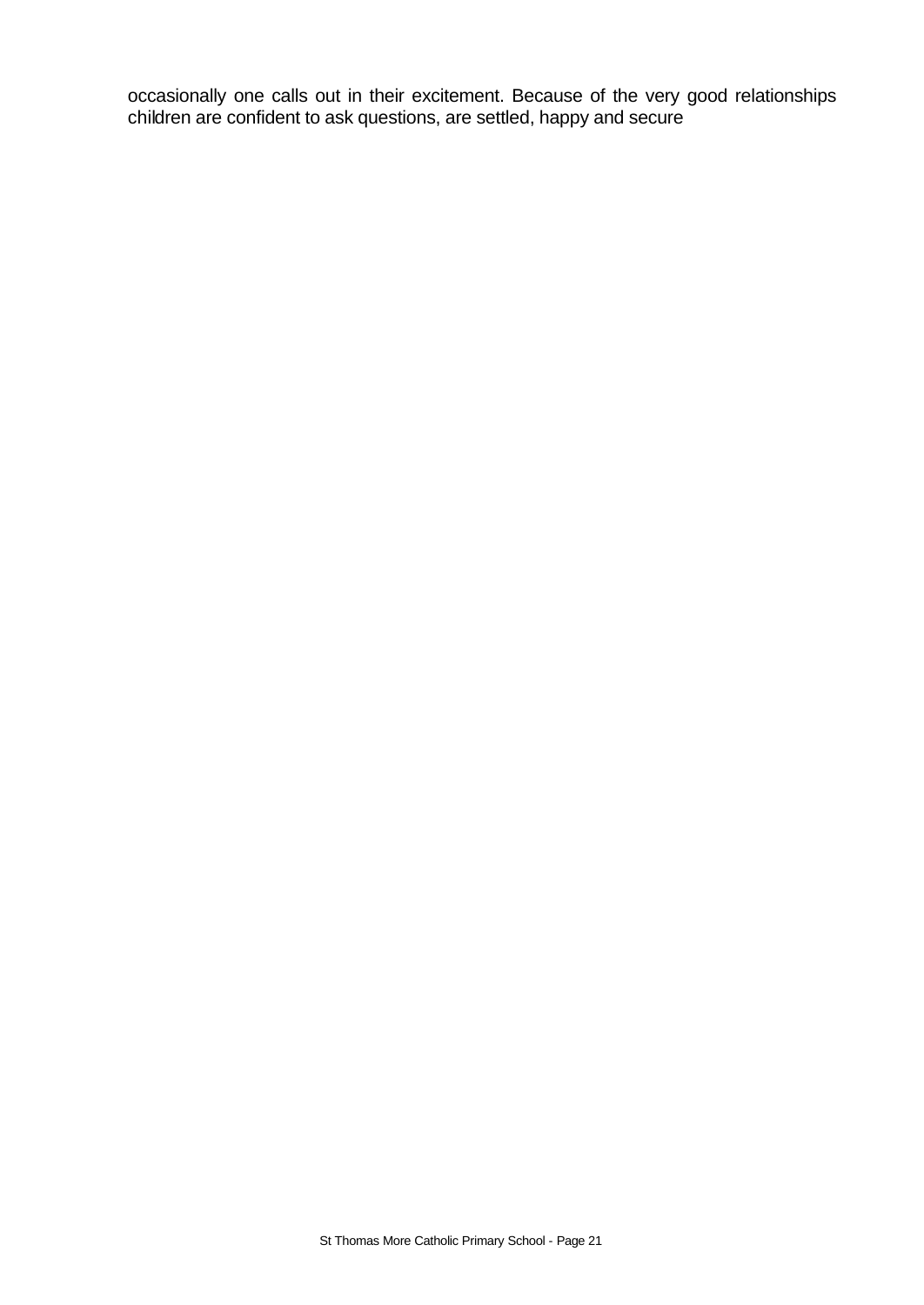# **COMMUNICATION, LANGUAGE AND LITERACY**

Provision in this area is **very good.**

# **Main strengths and weaknesses**

- The quality of teaching is very good and provides children with a wide range of experiences to develop reading and writing skills, helping them to achieve well.
- Every opportunity is used to extend vocabulary and develop speaking and listening skills.

# **Commentary**

40. Owing to the very good teaching in this area, many children are on course to exceed the expected levels. They are making very good progress in developing their language skills because of all the opportunities provided for speaking and listening. Many children are articulate, confident speakers often replying to questions in complex sentences. All adults use every opportunity during activities, particularly directed ones, to develop vocabulary through probing questions. Because of this, children enjoy listening to stories and sharing books. During a literacy session, they demonstrated how they can predict what might happen in a story and joined in the repeated words with great enthusiasm. Reading has a high priority within the classroom and this motivates and encourages the children to enjoy and appreciate the written word. Higher attaining children read accurately at an appropriate level and are beginning to develop skills for working out unfamiliar words. Lower attaining children also recognise many of the words in their books. They receive good support from adults in the class to help them make good progress. All children can sound out words but the higher attaining children are more successful in running the sounds together to make the word. Children enjoy answering questions about their books, retelling favourite stories and reciting rhymes. Children make very good progress as they develop their early writing skills. Many opportunities are provided by the teacher for writing in different areas of learning.

### **MATHEMATICAL DEVELOPMENT**

Provision in this area of learning is **good.**

### **Main strengths and weaknesses**

- Every opportunity is used to develop children's counting skills, including number rhymes and songs.
- A wide range of activities is offered to support learning so children become confident understanding numbers.
- The quality of teaching is good so children achieve well.

# **Commentary**

41. Owing to the good teaching, the majority of children are on course to achieve the expected levels in this area. The lesson began with the singing of a number rhyme and children joined in enthusiastically. They demonstrated their knowledge of number by responding quickly to questions about "one less than" or "one more than" and in counting to 20 with few problems. The number rhyme was used very effectively to develop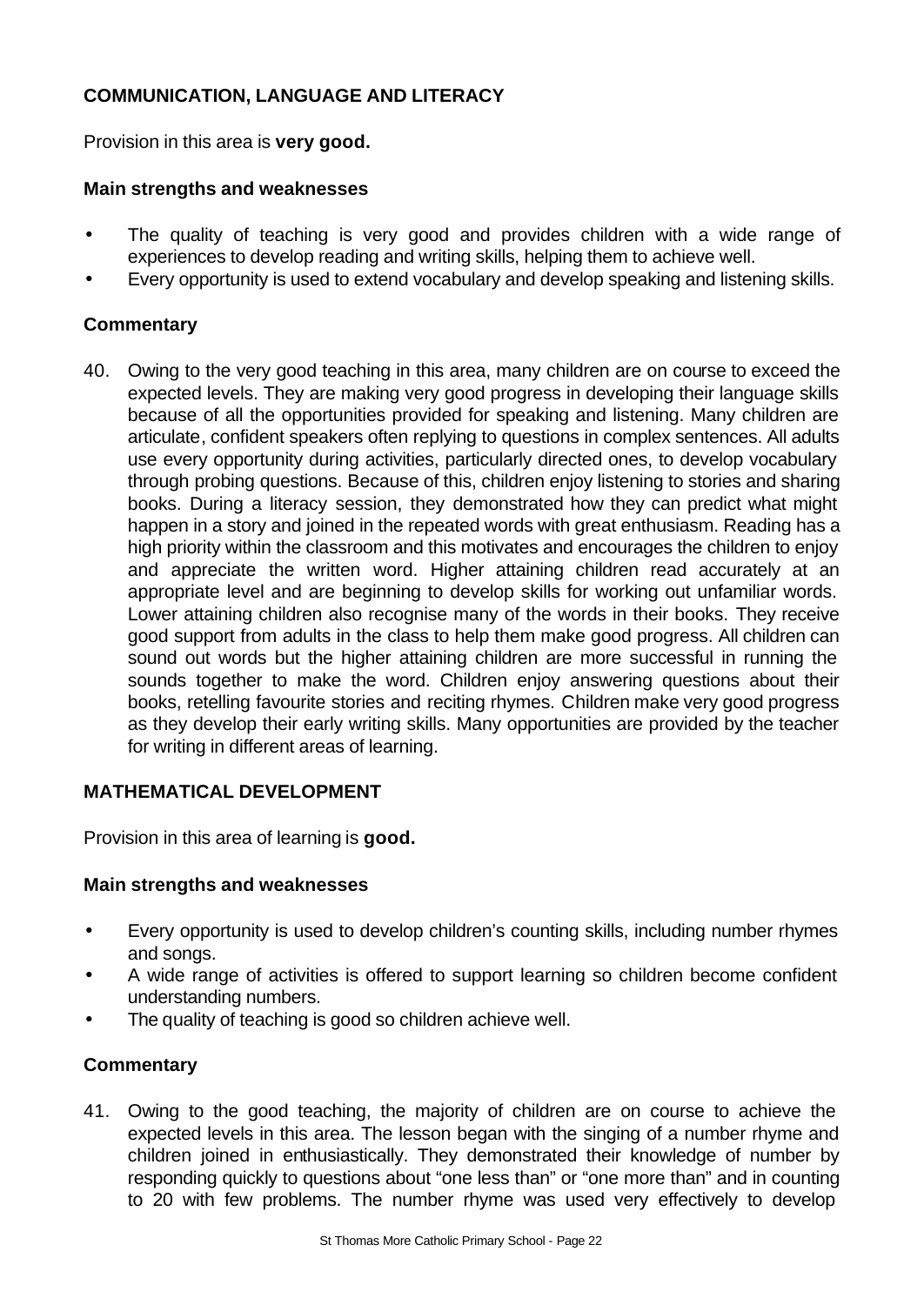children's understanding of number. Practical activities were provided to support learning as a group of children worked outside with the teacher estimating how many circles they could draw in a minute or how many jumps they could do. The circles proved to be easier than the jumps because they could not count accurately above 20 and the number of jumps in a minute exceeded this. Other children made number books or made different length railings out of play dough to develop their vocabulary for comparing lengths.

# **KNOWLEDGE AND UNDERSTANDING OF THE WORLD**

Provision in this area of learning is **good.**

### **Main strengths and weaknesses**

- Many relevant visits and practical activities help to enhance the children's understanding of the world around them.
- The quality of teaching is good so children are enthusiastic, make good progress and achieve well.

### **Commentary**

42. During the inspection, firefighters brought a fire engine from the local fire station to support work in a topic about people who help us and was the stimulus for role-play; the role-play area being a fire station. Photographic evidence shows a very varied curriculum including cooking: making Christmas cakes and bread, a number of visits, using the school grounds for rubbings, celebrating Diwali and Chinese New Year and many more. Computers are regularly in use having a range of programs for different areas of learning. Children often work together supporting each other. Some have very good knowledge of how to use a computer with very good mouse control and the ability to print out their work.

### **PHYSICAL DEVELOPMENT**

43. This area is in need of further development because of the lack of a secure outdoor area for the children. The school has already highlighted this but present plans mean that it will be quite some time before it comes to fruition. Children are on course to achieve the expected levels in this area despite this lack of facility. Spatial awareness is developing, as is body control but in the lesson observed there was limited opportunity for children to explore ways of moving and stopping. In this session, the children were not well focused on the tasks and a few did not concentrate as well as they could. Children are provided with a range of activities to help them develop pencil control through specifically designed work sheets and colouring. Other activities encourage hand-eye co-ordination as children thread string through small holes.

### **CREATIVE DEVELOPMENT**

44. There was no opportunity to observe any sessions in this area of learning so no judgement can be made about provision or teaching. From the pictures displayed on the walls standards are as expected at this age. Different media are used for art including painting, collage and printing. Children enjoy singing rhymes and action songs.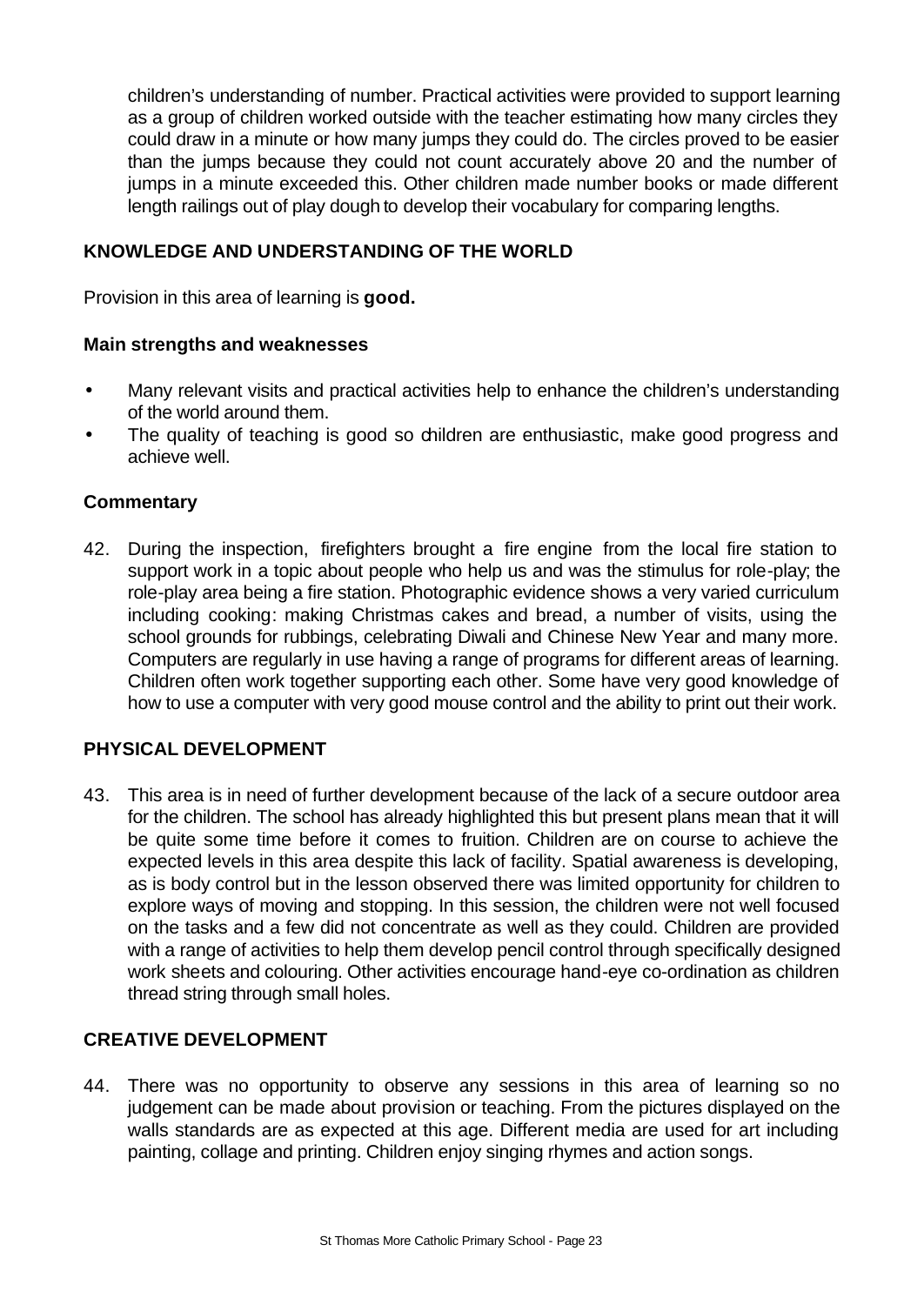### **SUBJECTS IN KEY STAGES 1 and 2**

#### **ENGLISH**

Provision in English is **good.**

#### **Main strengths and weaknesses**

- Pupils' achievement benefits from a wide-ranging number of tasks and activities.
- Literacy skills are well used to support learning in other subjects of the curriculum.
- Teaching is good overall.
- Pupils are articulate and generally read well but their knowledge of library layout is sketchy.
- While pupils write freely for many purposes, they do not systematically transfer the formal skills they learn into their everyday tasks.
- The subject is well led.

- 45. Standards in English are broadly average in Year 2 and Year 6. Standards in the work seen are similar to the results of National Curriculum tests in 2003. Achievement is satisfactory overall. Achievement is well promoted by the broad range of interesting experiences pupils learn from across the curriculum. However, achievement is hampered by the fact that pupils do not transfer the good disciplines they learn in handwriting, spelling and punctuation into their everyday tasks. While aspects of English have improved since the previous inspection, especially in the range of tasks and resources available, handwriting and spelling continue to have a negative effect on the quality of work seen. The writing in handwriting practice books is often of high quality. Pupils do not write to the same high standard in their day-to-day tasks. Pupils practise spelling and have success in spelling the words they learn. Spelling in day-to-day tasks is frequently inaccurate. Literacy lessons focus on the good use of style, grammar and the conventions of good punctuation. Pupils perform effectively in these exercises. However, the conventions are not used to the same degree of accuracy in their creative writing tasks, or in tasks reflecting learning in other subjects of the curriculum.
- 46. Pupils listen well and this is a good support to the quality of their learning. They are highly motivated in lessons. Teachers are skilled at engaging them and interesting them. Good opportunities are provided for pupils to use their speaking skills. In literacy lessons; this is done mainly through questioning, although some skilled teachers use a 'dramatic pause' technique to encourage pupils to make their own well-disciplined, spontaneous contribution to the lessons. Of particular note are the very good opportunities for speaking and listening in lessons such as history, where pupils are expected to think about historical characters, and to understand their problems and motives. There are good opportunities for discussing issues in pairs and this purposeful use of speaking and listening is a strong factor in achievement in this area.
- 47. Reading skills are well developed. Most pupils read at the level expected for their age or better. They have good skill in working out difficult words and have a good sight vocabulary of instant recall words. They read regularly at school and at home. The home and school reading logs are a good link for parents and teachers to keep each other informed about progress. Pupils throughout the school have an increasingly mature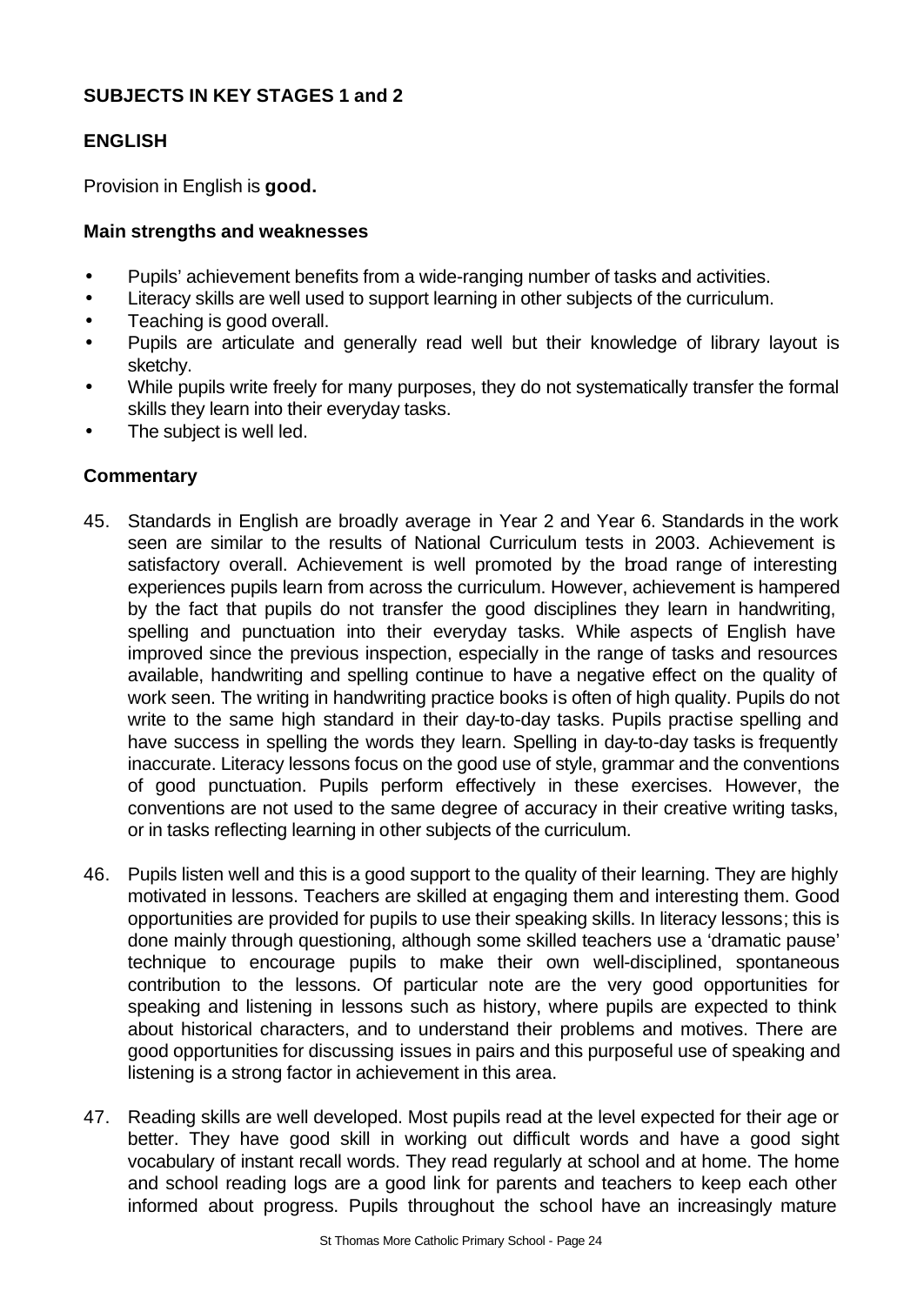understanding of book features. In Year 2, they quickly discriminate between 'books someone has made up' (fiction) and books about information and knowledge (nonfiction). However, they do not know how fiction books in a conventional library are stored and so could not easily find another book by a favourite author. Pupils know how to use book features such as contents, index and glossary page and have a good understanding of the purpose of these features. They have some understanding of how to find a book on a particular subject in their own school library. Pupils have little understanding of how books in a conventional library are arranged and this hinders their development as independent learners.

48. The subject is well led by an experienced member of staff. The most significant recent improvements are in the breadth of experiences offered to pupils and the way these are supported through resources and the quality of teaching. The teaching is consistently good. Teachers have a good understanding of the nationally recommended strategies for teaching literacy skills. They make good links with other areas of the curriculum. While the school analyses the results of National Curriculum tests and develops whole school targets and priorities from the analysis, there is no consistent whole school strategy for identifying and sharing targets for individual pupils. This is done for pupils who find acquisition of basic skills in English difficult. Good individual plans for these pupils' learning support the good progress they make. Much of the adult support these pupils get is through short and intensive individual or small group lessons away from the main class. This works extremely well, especially as learning support assistants are very skilled. However, it is difficult to maintain this level of support in mainstream classes.

# **Language and literacy across the curriculum**

49. There is good use of language and literacy skills across the curriculum despite limitations to pupils' library skills and despite a lack of disciplined applications of the conventions of written English. Teachers are adept at designing tasks that use pupils' speaking and listening skills, require them to read and reflect and to complete written tasks that show their understanding, making best use of their vocabulary and authorial styles. This is the case in those subjects where a written response is the usual way of reflecting knowledge, skills and understanding. For example, tasks in religious education are many and varied, and pupils' literacy skills are put to good purpose writing about what they know about religion and what they are learning from religion. Although the spelling of technical vocabulary is frequently inaccurate, pupils get good opportunities to record and interpret the findings of the scientific investigations. Teachers create similar opportunities in geography and history. It is surprising then, that most of the work displayed attractively in classrooms is teacher generated, rather than celebrations of pupils' achievements.

# **MATHEMATICS**

Provision in mathematics is **good.**

### **Main strengths and weaknesses**

- Standards in Years 3 to 6 are rising slowly.
- The quality of teaching has improved since the last inspection and is now good overall.
- Relationships are very good and give pupils the confidence to explain the methods used to find the answer.
- Assessment data is not used effectively to provide pupils with individual targets.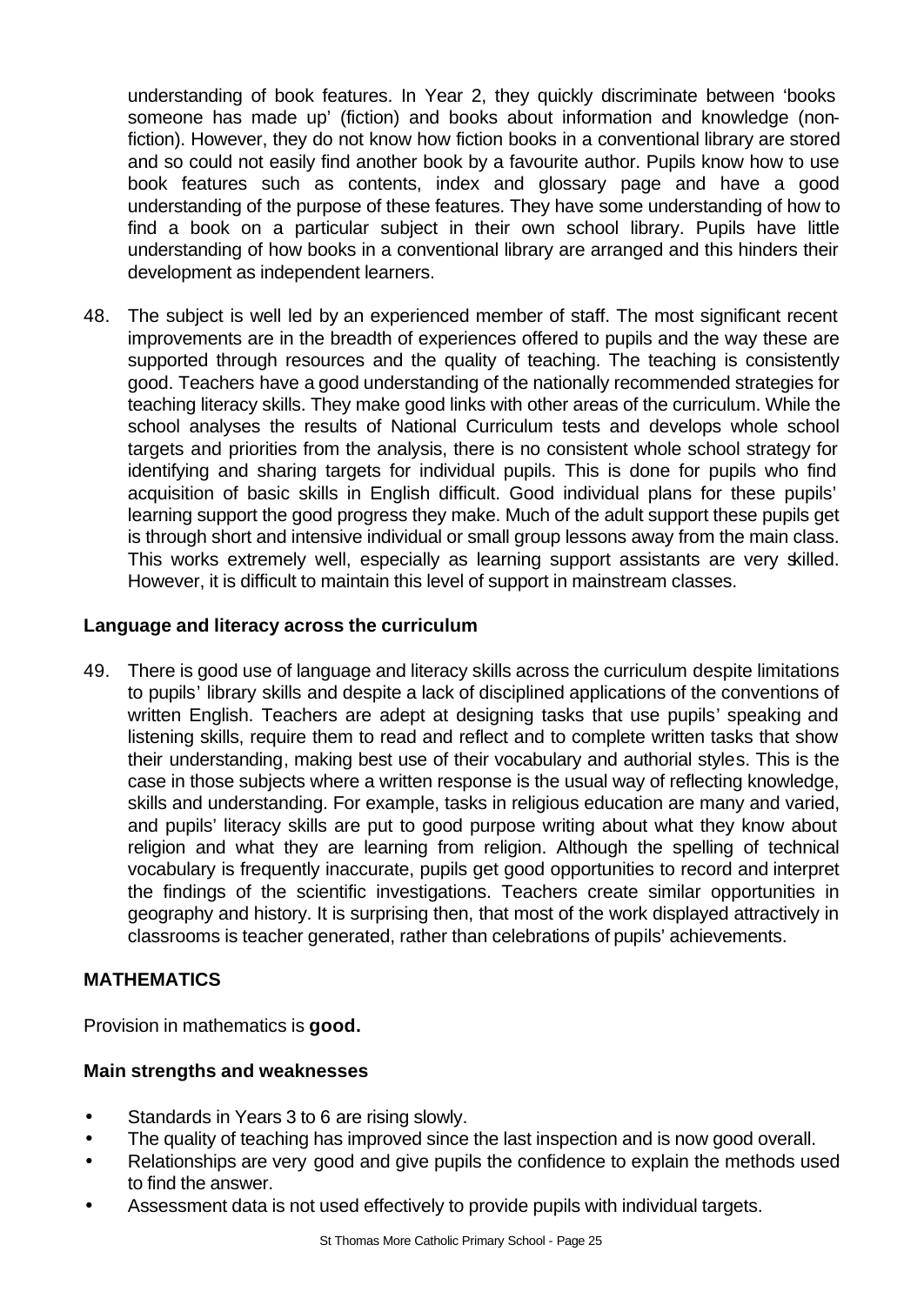- More systematic planning of opportunities for investigations is needed as these skills are underdeveloped.
- The subject is well led by an enthusiastic and keen co-ordinator.

- 50. From evidence seen during the inspection standards in mathematics are slowly rising in Year 6 but are dipping in Year 2. The results of the 2003 national assessments tests in Year 2 were above average when comparing them to schools nationally and average when comparing them to similar schools. The results for higher attaining pupils were in line with the national average. Inspection evidence suggests that in 2004, the results in Year 2 will be average but the percentage of pupils achieving higher levels will be considerably less. The results of the national assessment tests in Year 6 in 2003 were well below average when comparing them both to schools nationally and to similar schools. Inspection evidence suggests that in 2004 the results in Year 6 are on course to be closer to the average and with a greater percentage of pupils achieving higher levels than in the previous year.
- 51. The standards have fluctuated quite dramatically over the past few years, particularly in Year 2. This can be explained by the very high mobility throughout Years 3 to 6, 65 per cent last year, which is well above the national average. However, all the pupils who were in school for the tests in Year 2 made the expected progress based on their results achieved. Across the school, achievement is good in both key stages. All pupils, including those identified with special educational needs, make good progress.
- 52. Throughout the school, there is a strong emphasis on the learning of number. There is evidence of a lack of challenge for the higher attaining pupils whereas the lower attaining pupils' work is more closely matched to their needs. The presentation of many pupils' work is often untidy, poorly laid out, with no date or title, despite having instructions for this in their books.
- 53. Pupils across the school enjoy mathematics and are especially well motivated when their teachers are enthusiastic and lessons are brisk. The younger pupils explore positional language. In one lesson, one child using six coloured cubes made a shape and another constructed the same shape following instructions. This developed the vocabulary very effectively and pupils soon began to use words such as between, next to, underneath and more. Pupils in Year 2 found effective ways of solving word problems. They were confident and successful when the problems involved addition and subtraction but less so when multiplication and division were required. A Year 3 lesson demonstrated the good use of the interactive whiteboard for the mental starter. Pupils rose to the challenge of finding the numbers hidden under the snake on an empty hundred square. A small group of pupils skilfully used the computer to input data, producing block graphs of favourite crisps. Older pupils were fascinated by an investigation into angles and shape. They were very interested in finding out the shapes that responded to the teacher's questions. Computers were used very effectively to help lower attaining pupils understand what an angle was and the different types found.
- 54. The quality of teaching is good and this is an improvement since the last inspection. Pupils are generally well motivated to succeed especially where teachers are enthusiastic and lessons begin with quick fire mental problems. Questioning is used effectively to extend or reinforce pupils' knowledge. Owing to the very good relationships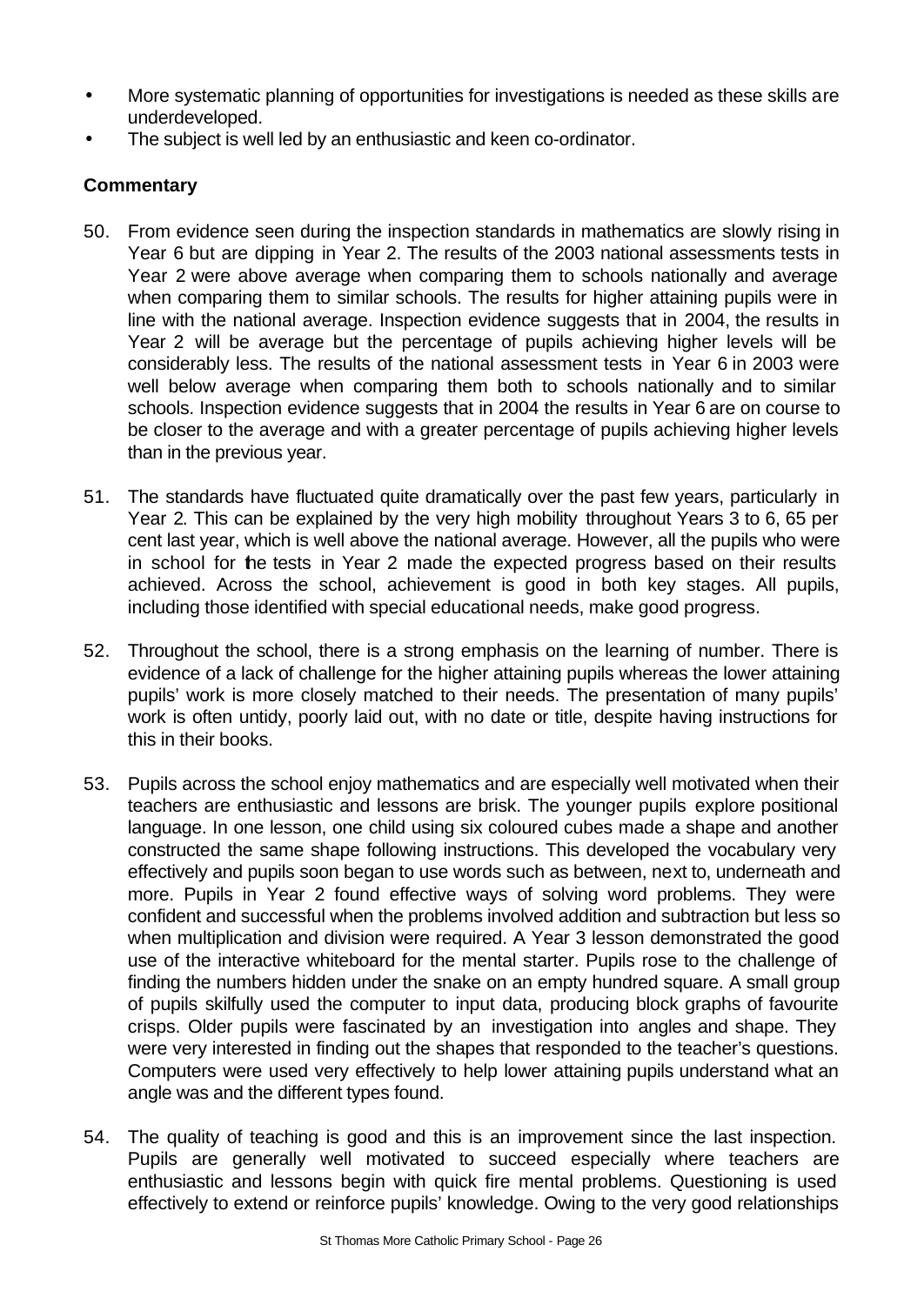between staff and pupils, they are confident when responding to questions and when explaining how they arrived at their answers. Planning suggests tasks are closely matched to pupils' needs and although this was evident in the lessons it was less so in pupils' work books. However, tasks for pupils identified with special educational needs are appropriate and well matched to their needs and understanding. These pupils also benefit from effective support and guidance from teaching assistants ensuring they have equality of access to the curriculum. Most teachers share the lesson objectives with their pupils and return to them at the end of lesson to check how well pupils feel they have understood. This gives the teachers instant assessment and informs planning for the next lesson.

- 55. Although assessment procedures are in place, insufficient use is made of the data to inform pupils of their individual targets. Where marking is good, it is constructive and helpful. However, this is not consistent across the school and is an area for development.
- 56. The co-ordinator has had many opportunities to develop her understanding and knowledge of the subject. Consequently, she has been able to identify areas for development within the subject. A successful workshop was delivered to parents to explain methods of calculation and it is hoped to hold others. Through analysis of national test results, problem solving and investigations have been highlighted as priority areas. Support for developing these skills was evident during the inspection as teachers were observed tackling these weaknesses.

### **Mathematics across the curriculum**

57. The use of mathematics in other areas of the curriculum is good. Measurement is used in science and design and technology. Co-ordinates are used in geography and data handling is regularly used to record information in graph form in science and geography.

### **SCIENCE**

Provision in science is **good.**

### **Main strengths and weaknesses**

- The teaching of investigative and experimental science is a strength of the provision.
- The teaching and learning is good, with a significant amount that is very good.
- Information and communication technology is used well to support the teaching.
- The leadership and management of the subject are good.

#### **Commentary**

58. In 2003, the proportion of pupils reaching the expected levels by the end of Year 2 was very high. However, the proportion of pupils reaching the higher levels was well below average, pointing towards a lack of challenge and provision for the more able pupils. The national tests at the end of Year 6 showed that standards were much higher then they had been four years earlier but they fell from 2002. This fall was due to changes in the cohort and fewer of the more able pupils reached the higher levels than was the case nationally. However, when compared with their results when they were in Year 2, most of the pupils had made the expected progress. When the results are analysed they show that those pupils who had spent most time in the school made good progress.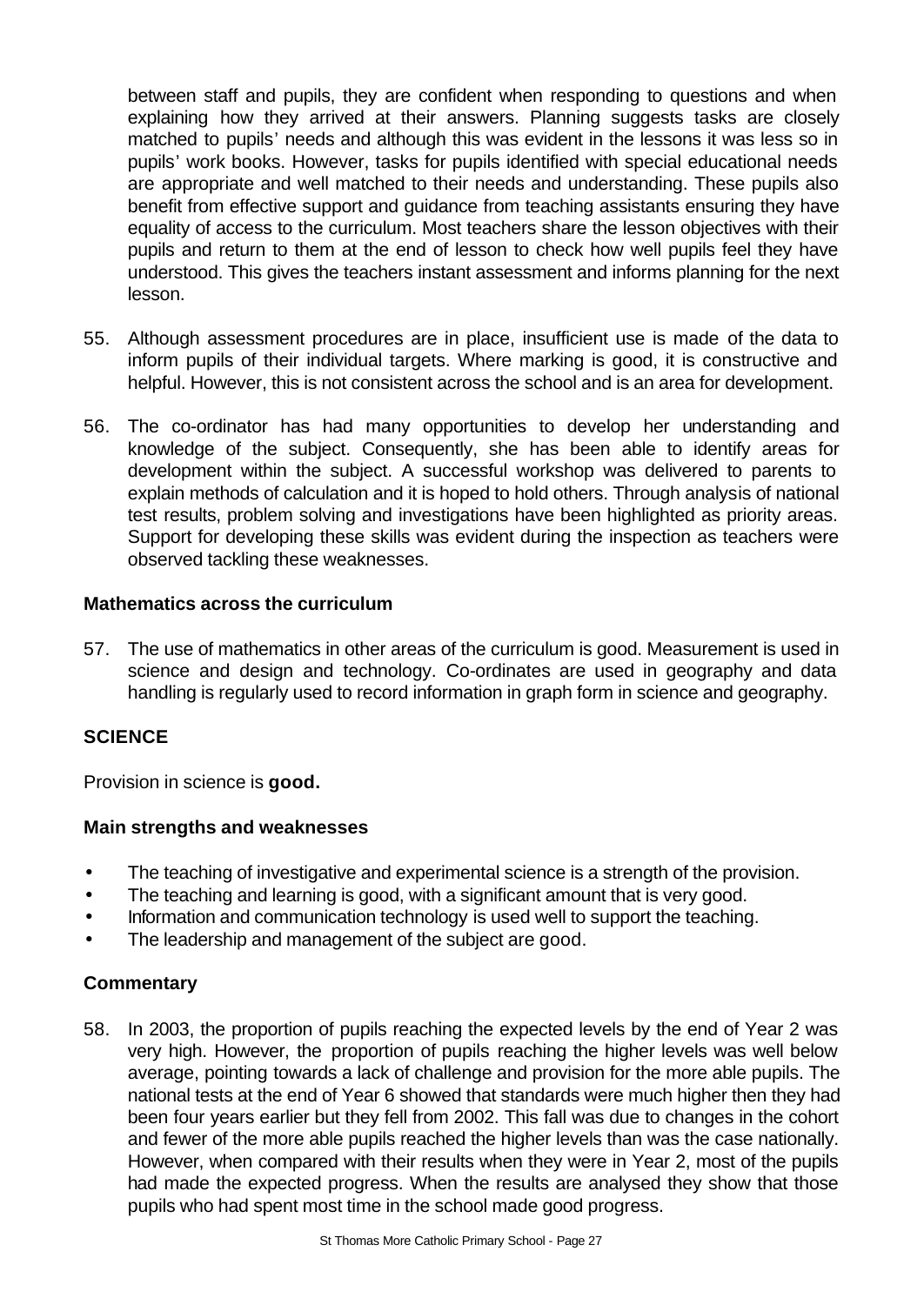- 59. The school recognised the need to improve standards further, and has ensured that the teaching and learning is much more strongly based on investigative and experimental work. This has been successful and the early indications are that standards have risen throughout the school, and that the test results in 2004 are likely to improve. The current standards in Year 2 are above average, while those in Year 6 are average.
- 60. The teaching and learning is good, and in a significant number of lessons it is very good. This has a positive impact on pupils' attitudes towards the subject and in all lessons they were interested and enthusiastic about their work. The planning ensures that the curriculum is fully covered. In the mixed age Year 5 and 6 class, the work set is appropriate for the ages of the pupils. Good links to pupils' numeracy skills are made through tally charts and bar graphs of the results of experiments, such as the times taken to dissolve different sugars. Teachers ensure that pupils are clear about safety issues and the front of the books contains teachers' expectations of the presentation of pupils' work in books. This is good practice but is not always sufficiently followed up when marking, and too often the work is spoilt by poor presentation and the incorrect spelling of the important technical vocabulary. In Year 1, the teacher made very good use of the plenary session at the end of the lesson to share the results of a range of activities and to develop pupils' scientific vocabulary.
- 61. In one Year 2 lesson, very effective use was made of a video camera linked to the projector and interactive whiteboard to demonstrate safely what happens to a range of materials in hot water, carried out by a teaching assistant to one side of the room. This enabled all pupils to have a clear and safe view and to take part in predicting the outcomes of the experiments. A further information and communication technology link is planned with the introduction of a broadband Internet connection enabling the school to link via a camera to the secondary school for some interactive teaching.
- 62. Year 3 pupils have a good understanding of the needs of a fair test. They were setting up an experiment on seed growth and knew that only the heat was to be changed with other factors remaining constant. Good use is made of information and communication technology to record findings through charts and bar graphs. Very effective teaching in Year 4 used pupil discussion to explore the setting up of an investigation with very good interaction between pupils, and pupils and teacher.
- 63. The subject leadership is good. The school is good at analysing the data from tests to assess the areas needing reinforcement or revision. There is a clear focus on raising standards. The curriculum has been enriched through the provision of science and 'ECO' clubs for those pupils with a particular talent or interest in the subject. The work in these clubs has been well planned and has had a positive impact on standards. The coordinator has monitored and evaluated the teaching in the subject. This, together with the self-review by staff, has thrown up some curriculum areas where further training is needed to improve teachers' subject knowledge and understanding. The co-ordinator has developed strong links with the feeder secondary school. She has a good action plan for the future improvements needed to raise standards further.

# **INFORMATION AND COMMUNICATION TECHNOLOGY**

Provision in information and communication technology is **good.**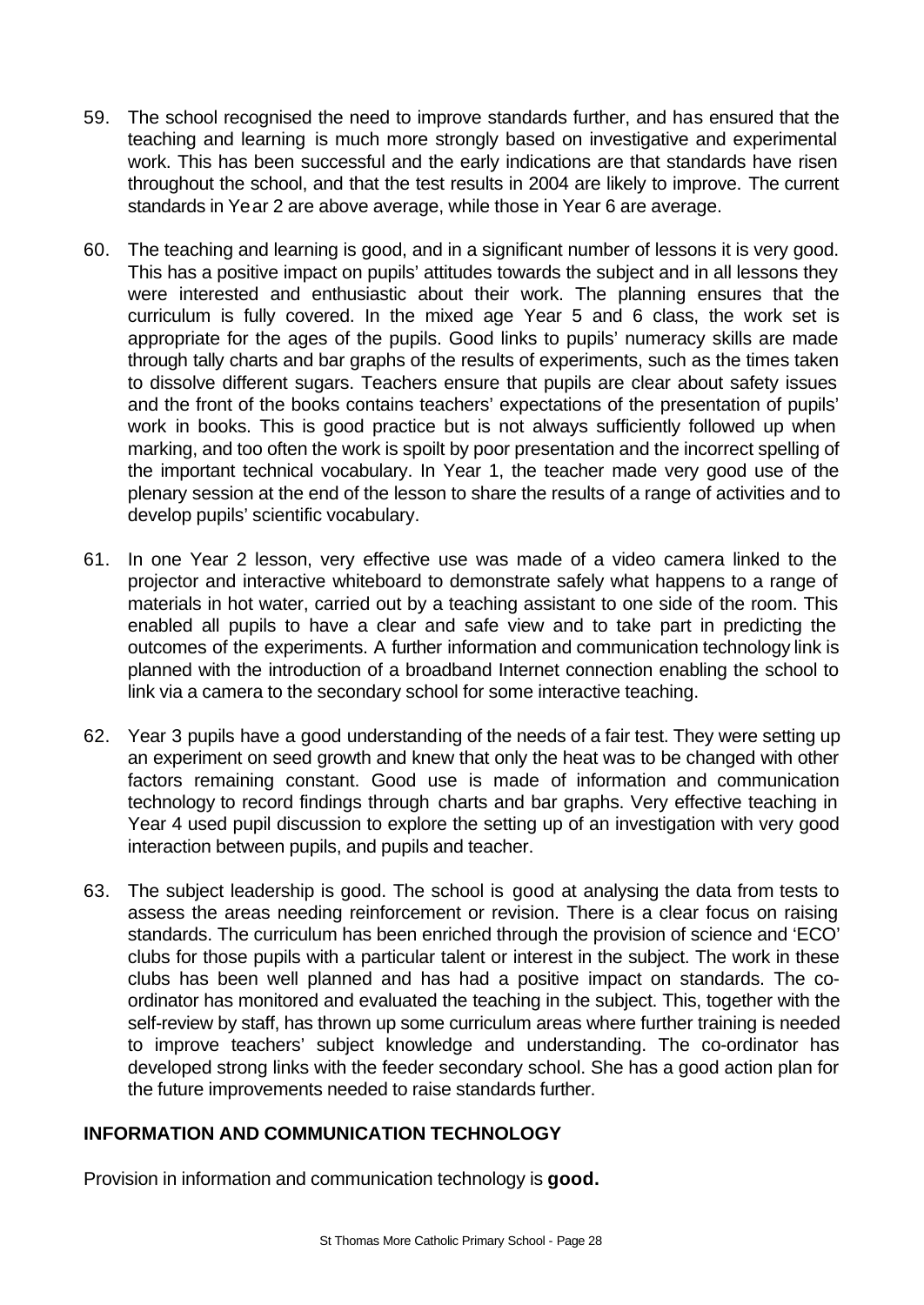#### **Main strengths and weaknesses**

- Standards are above those normally expected.
- The use of computers, cameras and video in other subjects effectively enhances the quality of teaching and learning.
- Teachers make good use of information and communication technology in their work.

- 64. Standards throughout the school are above those normally expected. Achievement is good. The provision has improved a great deal since the last inspection. Pupils' skills in using word processing software are good. They confidently merge text and pictures and can alter the colour, font, size and shape of text. Higher attaining pupils are able to use the full range of word processing features to create and publish a birthday card.
- 65. Throughout the school, pupils have opportunities to use a range of software and learn about the variety of tasks computers can perform. Pupils are able to input and retrieve data and create bar graphs to present information. Younger pupils are able to program robots, learning how to control their movements through a range of imaginative activities. Older pupils can program screen turtles to draw shapes, and can alter the colour of lines. Music software is used to compose tunes. Spreadsheets are used to calculate the costs of foods. Good use is made of a data logger to measure external data such as temperature. The higher attaining older pupils can confidently create a slide presentation using a good range of effects.
- 66. The quality of the teaching and learning is good. Teachers have recently introduced the use of e-mail into the curriculum, particularly in Year 3. Pupils have a good understanding of the icons on the screen. The use of the hternet for research purposes begins in the infant classes. The teaching is based on developing pupils' skills in specific information and communication technology lessons, which are followed up by opportunities to use the skills in a range of subjects. In a lesson on creating a database, the teacher had made very useful laminated card sheets to act as a resource for reminding pupils of the steps involved.
- 67. The teachers complete most of their planning on computers and this is e-mailed to the headteacher for monitoring. Very good use is made of the video camera. In one Year 2 science lesson the teacher used the camera to film an experiment using boiling water, which she then projected onto the interactive whiteboard so that the pupils could observe the results safely. The use of the interactive whiteboards is good and is providing teachers with an effective resource, which they are using imaginatively across the curriculum. For example, the text on one literacy lesson was projected from the computer onto the board and this ensured it was clear and colourful, and easily visible to all pupils.
- 68. The subject is well led and managed. The previous subject co-ordinator had overseen the improvements in resources and teaching evident since the last inspection. This work is now being built on by the current co-ordinator. The co-ordinator is developing a useful portfolio of examples of pupils' work illustrating what they are capable of achieving at different ages. A system for assessing and recording achievement is also being trialled at present.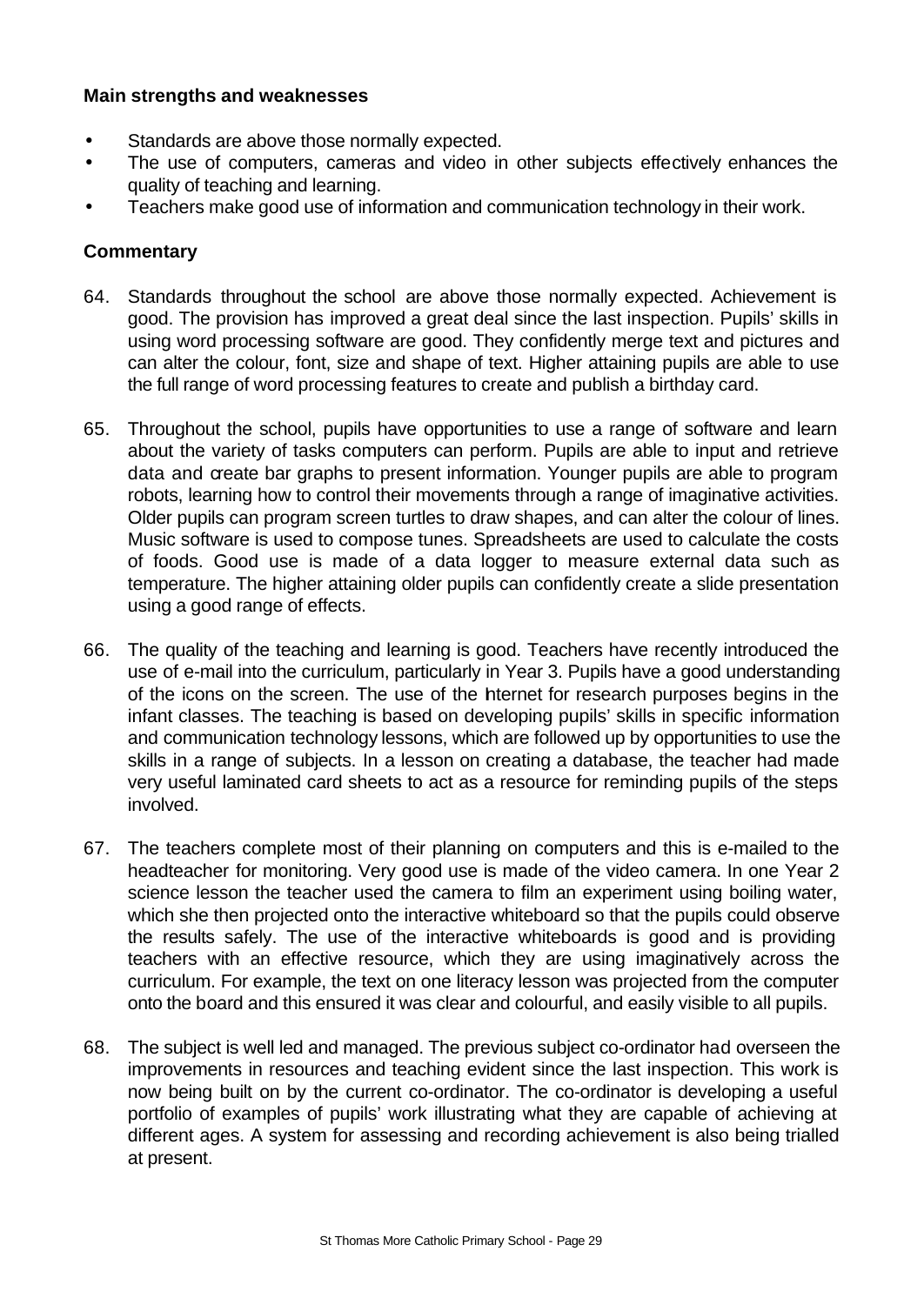# **Information and communication technology across the curriculum**

69. Computers and other information and communication technology hardware are used widely in other subjects to support the teaching and enhance the quality of learning effectively. Art software is used to create some imaginative patterns and pictures. Word processing skills are used in making covers for pupils' project work. Year 5 and 6 pupils followed up a visit to an outdoor leisure centre by using their information and communication technology skills to produce a good newsletter or brochure for the centre.

# **HUMANITIES**

- 70. There is insufficient inspection evidence to make overall judgements about provision in **geography.** The subject was not a focus of inspection. The limited amount of work seen in pupils' books shows that they follow a curriculum that meets the expectations of the National Curriculum. Some valuable use is made of the locality to complete fieldwork. Opportunities are taken to compare the locality with different places in the British Isles and with countries overseas with markedly different culture and climate. There is good use of pupils' literacy skills to complete tasks in geography.
- 71. During the inspection, **history** was observed being taught in most classes, despite that fact it was not a focus for the inspection. Standards in history were above those expected for the age of pupils. All pupils were able to empathise with the characters in their particular history topic, showing how much they understood about life in those times. They also demonstrated their skills as young historians, beginning to discriminate between fact and opinion. For example, Year 3 pupils researched and discussed evidence about the Romans and the Celts using "hot seating" as a strategy for sharing their knowledge. Pupils in Years 5 and 6 used role play to argue about the advantages and disadvantages of the coming of the local railway. The quality of teaching seen in these lessons was very good, providing pupils with the opportunities to empathise with the characters they were portraying and building on previously learnt skills of historical research. The lessons were exciting and challenging and pupils had real enjoyment participating in them. There were very effective links with literacy as pupils used their speaking and listening skills in group discussion and during the final presentations.

# **CREATIVE, AESTHETIC, PRACTICAL AND PHYSICAL SUBJECTS**

- 72. No lessons were observed in **art and design.** However, sufficient evidence was available from displays and other examples of pupils' work to say that standards have at least been maintained at the satisfactory levels found at the last inspection. However, there have been some significant improvements to the provision and these are beginning to have an impact on standards. Pupils have opportunities to use a range of materials and media, including paint, collage, weaving and printing. There is less evidence of three-dimensional work or of work based on a growing knowledge and understanding of the work of well-known artists. Year 2 pupils produce some good observational drawing. The use of computer software has improved since the last inspection and is supporting the creation of some imaginative work.
- 73. **Design and technology** was not a focus of the inspection. No lessons were observed and only limited evidence of pupils' work was seen. It is not possible to make judgements on overall provision, standards and the quality of teaching. There is evidence that pupils work to a design brief, use a range of tools and appropriate materials, and evaluate the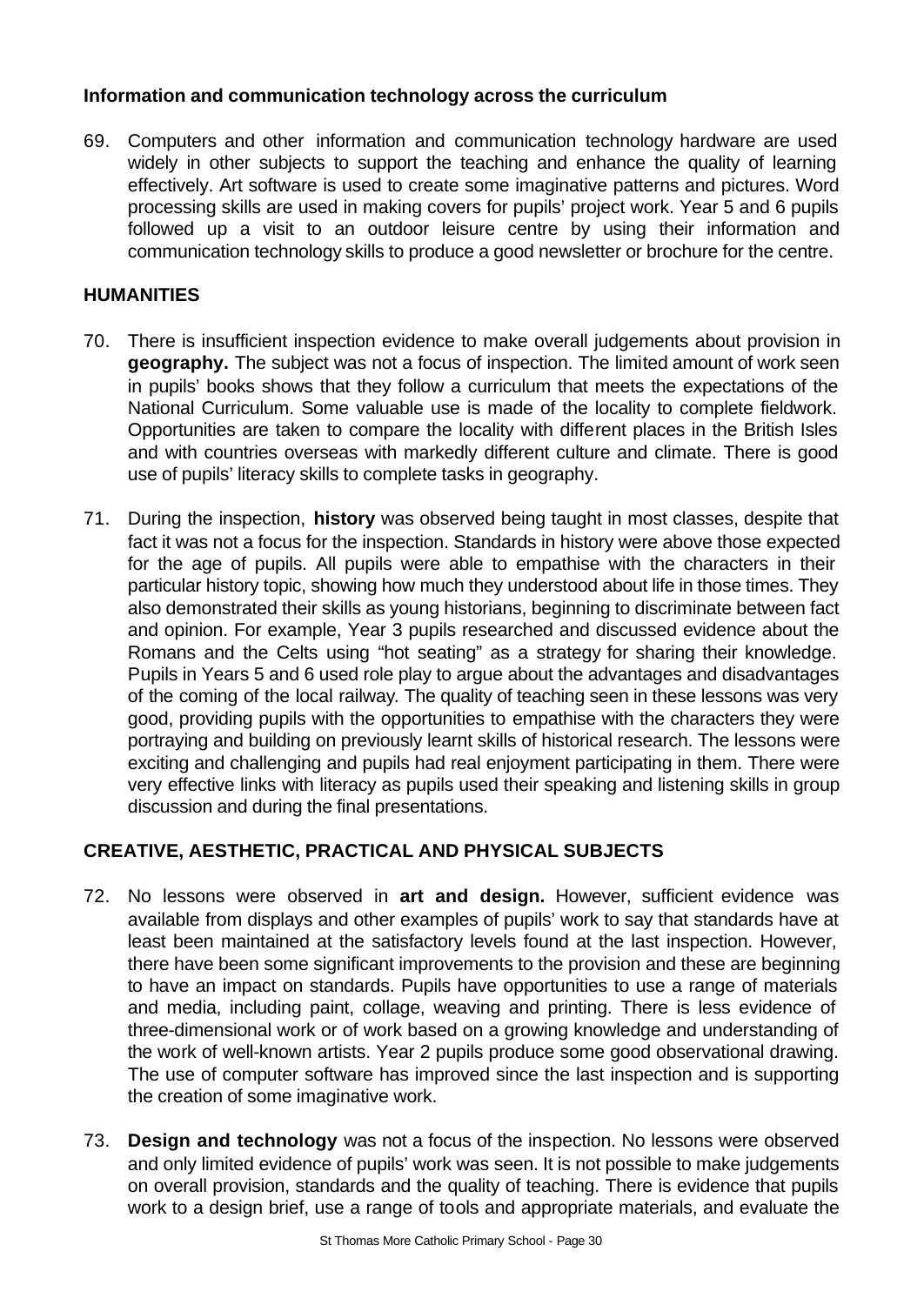artefacts they make. Photographic evidence and the evidence of some completed work shows that pupils finish their products well.

- 74. It was only possible to observe the teaching of **music** in the junior classes. Standards by the age of eleven are in line with expectations. Pupils in Year 6 listened carefully to a poem and then chose percussion instruments to create a sound picture of the same poem. Pupils offered interesting thoughts about their choice of instrument and demonstrated their knowledge about the elements of music. Younger pupils listened carefully to a song, recognising some of the instruments used. The task set was to compose a sound picture using percussion instruments and words. Pupils worked hard at producing interesting and well thought out compositions. They were confident to share their work with their peers. Some singing was heard during an assembly and was tuneful and pleasant but lacking in enthusiasm.
- 75. The quality of teaching was good. Teacher expertise in this subject is shared so all pupils in Years 3 to 6 benefit from the skills of a musician. Similarly, another teacher with musical expertise teaches pupils in Years 1 and 2, although no lessons were observed in these classes. This also ensures that appropriate skills are developed throughout the school. Because of the teachers' knowledge and enthusiasm, pupils are well motivated to succeed and enjoy their music sessions. The subject is well led by a very knowledgeable and enthusiastic co-ordinator, who has rewritten the policy and introduced a new scheme of work. Keyboard lessons are offered, but presently there is little other extra-curricular music available. However there are plans to introduce choir, recorders and percussion next term. Pupils' music curriculum is enhanced by visiting musicians, and opportunities to perform in school productions or to sing in the community and in the church for family mass.

### **Physical education**

Provision in physical education is **good.**

### **Main strengths and weaknesses**

- Standards are in line with those expected in Year 6 but better than that and improving in the infant and lower junior classes.
- The teaching and learning is good.
- The subject is very well led and managed.

### **Commentary**

76. Standards in the infant and lower junior classes are above those expected and improving rapidly due to the improved provision, better teaching and effective leadership. Most of the older pupils, who have not benefited from the recent changes to the subject, still attain the levels expected for their ages. Achievement is good. In swimming, all pupils have good opportunities to develop their skills and almost all achieve the expected level by the time they leave the school. The school is part of a local sport co-ordinator programme based on a local secondary school. This has led to further training for staff and the support of specialist coaches and teachers to help raise standards in a range of sports. More training is planned in dance and gymnastics, which teachers have decided are their weaker aspects of the subject. Provision for pupils with special educational needs is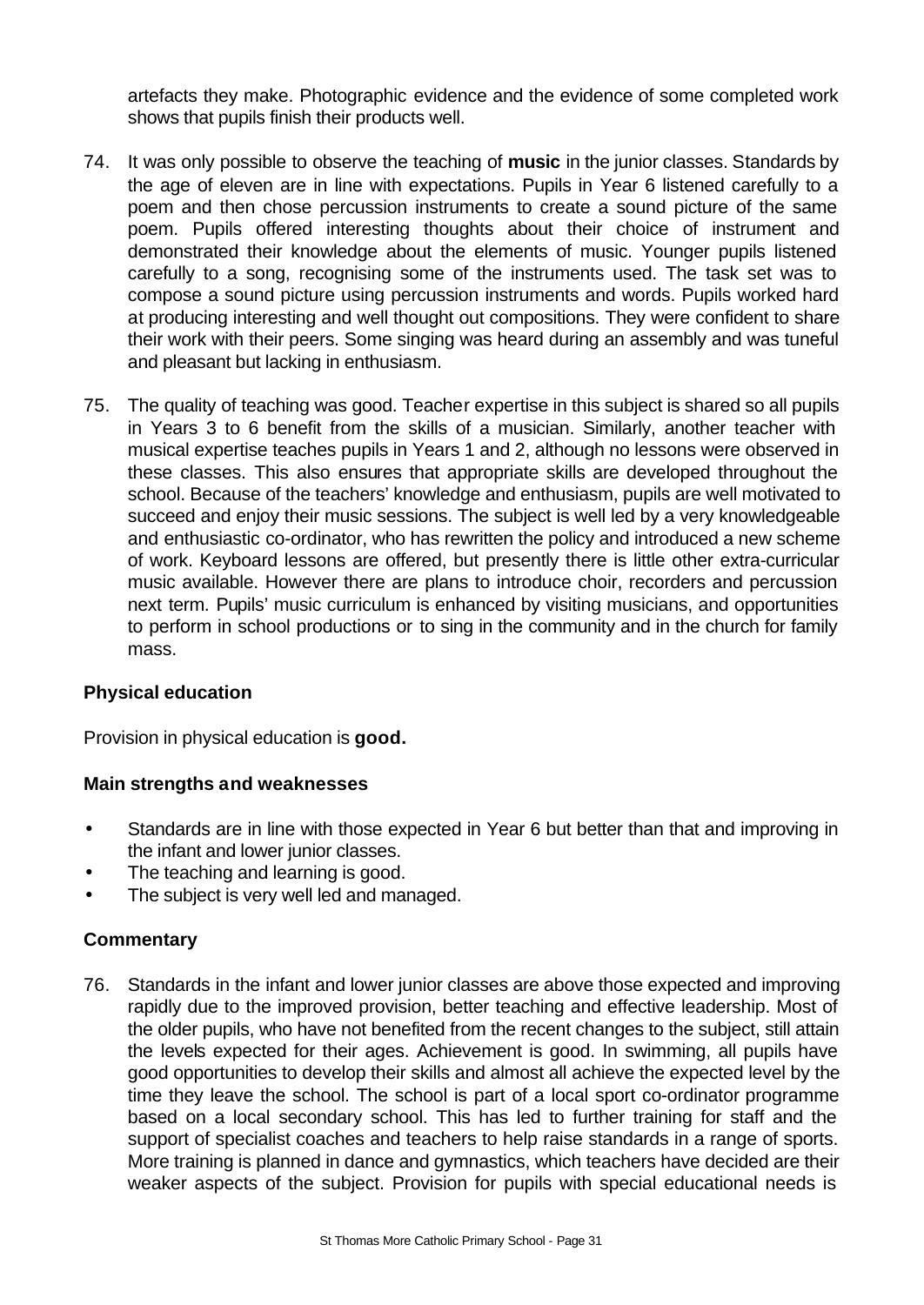good, with support from learning support assistants helping all pupils to take part, and the provision of an individual programme of work for one pupil with physical difficulties.

- 77. The teaching observed during the inspection was all of good quality. The lessons were well planned and ensured that all pupils were sufficiently active, and had extended opportunities to practise and develop their skills. Pupils listen carefully to instructions and stay focused and on task throughout. Teachers make good use of small groups and small side games so that all pupils have good opportunities to take part. There are very good relationships between the teachers and the pupils, resulting in some good quality learning taking place. The school makes good use of teachers' expertise by enabling the coordinator to teach throughout the junior classes. Good warm up sessions help teach pupils about the benefits and effects of exercise on their bodies.
- 78. The subject is very well led and managed by the subject co-ordinator. Since taking on the role, she has recognised where there were gaps in provision throughout the school. For example, these were evident in the lack of opportunities through clubs and team sports for pupils to extend their skills and interests outside the basic curriculum. There is now good provision of clubs and growing opportunities for pupils to play with and against those from other schools in a range of sports including cricket, football, netball and golf.

# **PERSONAL, SOCIAL AND HEALTH EDUCATION**

79. Insufficient work was observed to make a secure judgement about provision. Teachers' planning incorporates pupils' personal and social education but there is no specific scheme or clearly defined sessions for this aspect of the curriculum timetabled. Circle time, where pupils sit in a circle and are encouraged to talk individually about issues, is used occasionally when issues arise within school. Healthy eating is encouraged through the science curriculum, while in physical education they are made appropriately aware of the effects of exercise on their bodies and how this benefits them.